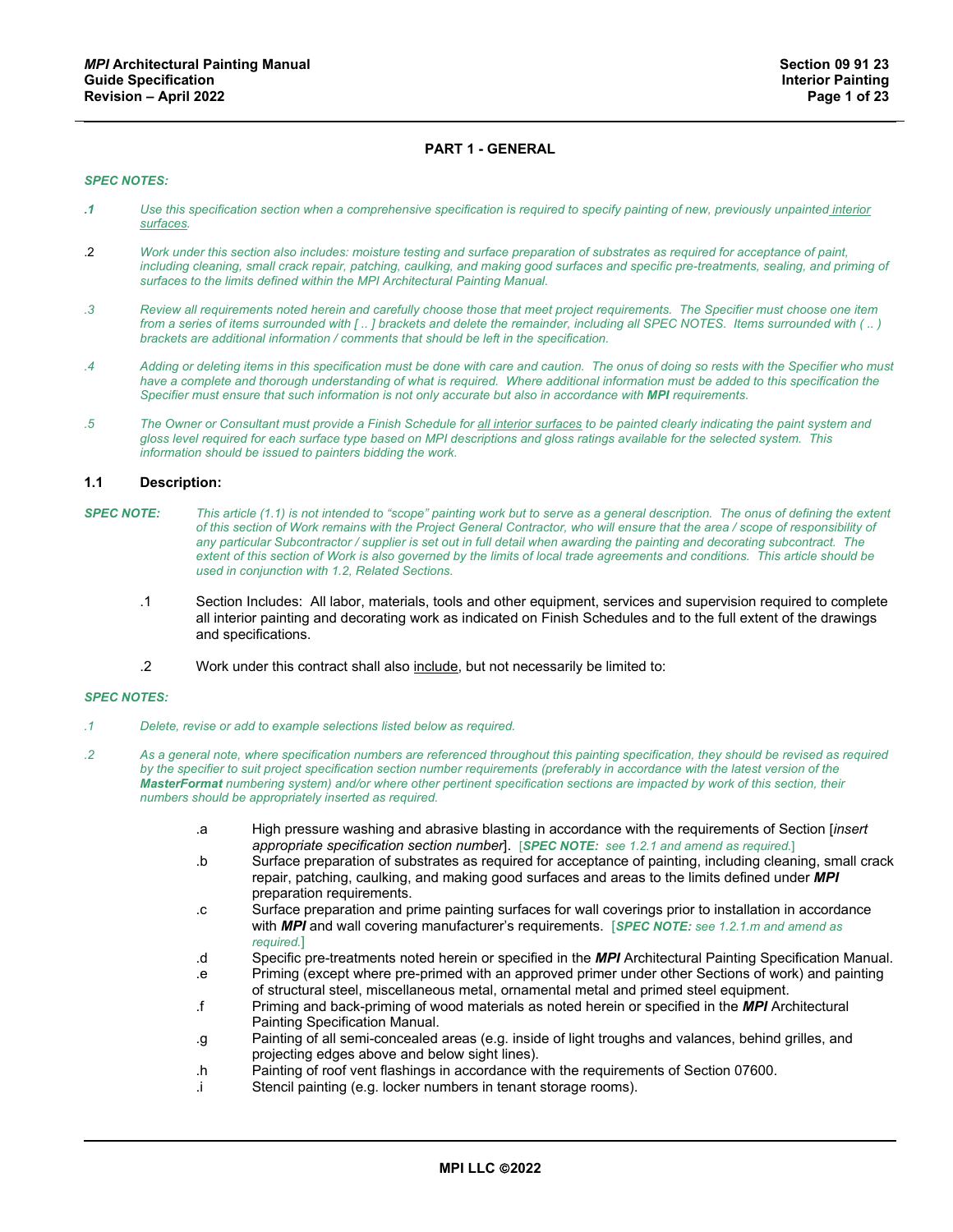- .j Zone and traffic marking (e.g. parking lines and numbers, direction arrows, small car, barrier free accessible and visitor parking bay designations, speed bump and pedestrian walkway demarcation, overhead height restrictions, etc. on interior (asphalt and/or concrete) surfaces except where such work is part of asphalt or concrete paving specification work.
- .k Painting and finishing of all exposed to view elevator equipment and components (i.e. doors and door frames) unless pre-finished.
- .l Painting of exposed to view mechanical (heating, ventilating and plumbing) services and equipment, e.g., ducts, sprinkler piping, etc., and electrical work to extent noted on Finish Schedule unless pre-finished.
- .m Re-painting of existing surfaces and finishes when adjacent to new painting work where applicable including surface preparation, prime and finish coats in accordance with *MPI* Repainting requirements.
- .n Provision of safe and adequate ventilation as required over and above temporary ventilation supplied by others, where toxic and/or volatile / flammable materials are being used.
- .3 Refer to drawings and schedules (e.g., Finish Schedule) for type, location and extent of finishes required, and include all touch-ups and field painting necessary to complete work shown, scheduled, or specified.
- .4 This Section along with the drawings forms part of the Contract documents and is to be read, interpreted and coordinated with all other parts, including:
- .5 Division 0, Section 00700 General Conditions and Section 00800 Supplementary Conditions and Division 1 General Requirements form an integral part of this Section of Work. Painting contractor shall refer to these and all other related parts.

*SPEC NOTE: Clauses 1.1.4 and 1.1.5 above may be deleted or revised as required to suit specification and/or form of Contract requirements.*

# **1.2 Related Sections:**

.1 Unless otherwise noted, the following work or conditions are not included under this Section of work:

# *SPEC NOTES:*

- *.1 Delete, revise or add to example selections listed below as required. Also list here any specific exclusions normally assumed to be part of the painting work. Coordinate items with other Sections of Work in the Project Manual.*
- *.2 Work included in other sections may be indicated by listing appropriate sections as below:*

Section 01500 - Temporary Facilities and Controls (temporary heat, lighting, scaffolds, etc.) Section 01575 - Environmental Controls and Procedures (waste management and disposal) Section 02740 - Asphalt Paving (traffic lines and markings) Section 03300 - Cast-in-Place Concrete (special finishes) Section 04200 - Masonry (sealers over concrete or clay units) Section 05120 - Structural Steel (shop primers and pre-finishing if applicable) Section 05210 - Steel Joists (shop primers) Section 05300 - Metal Decking (shop coatings) Section 05500 - Miscellaneous Metal Fabrications (shop primers and pre-finishing if applicable) Section 05510 - Custom Metalwork (shop primers and pre-finishing if applicable) Section 06200 - Finish Carpentry (priming and finishing) Section 06400 - Architectural Woodwork (priming and finishing) Section 08210 - Wood Doors and Frames (pre-finishing) Section 09720 - Wall Coverings Section 09915 - Exterior Repainting Section 09920 - Interior Repainting Section 09970 - Electrostatic Painting Section (03655)(09995) - Abrasive Blasting Division 15 - Mechanical (painting, stenciling, banding of mechanical systems) Division 16 - Electrical (painting, stenciling, banding of electrical systems)

*.3 Alternately, work included in other sections may be indicated by general statements as below:*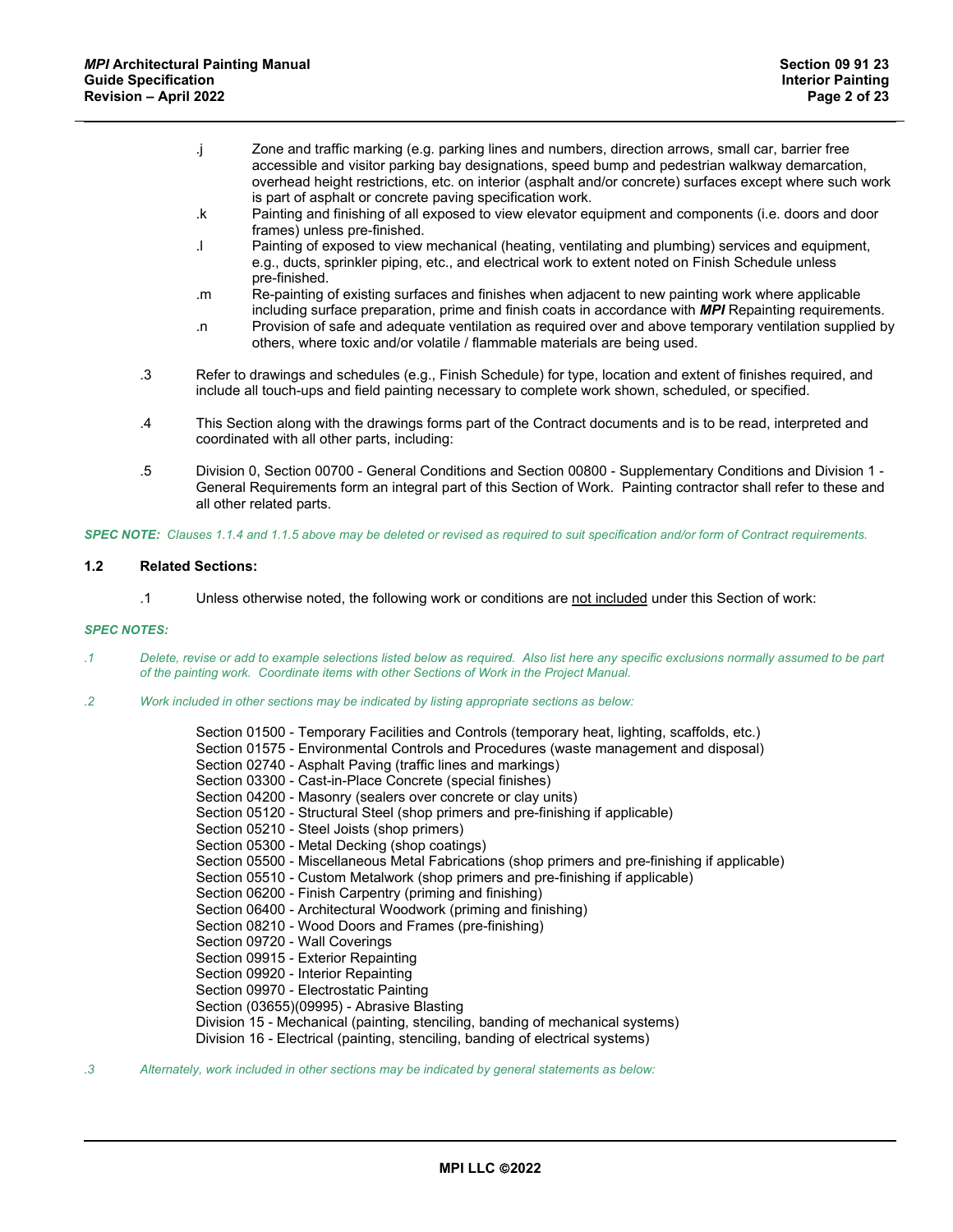| .a        | Temporary heat and light, scaffolding and platforms, housekeeping services when provided as specified<br>under Section 01500.                                                                                                                                                                                                         |
|-----------|---------------------------------------------------------------------------------------------------------------------------------------------------------------------------------------------------------------------------------------------------------------------------------------------------------------------------------------|
| .b        | Condition of substrates, correction of defects and deficiencies in substrates which may adversely affect<br>painting work, except for minimal work performed by this trade and preparation of surfaces to receive<br>paint and finishes under this section of work.                                                                   |
| $\cdot$ C | Abrasive blasting, shop cleaning, shop priming including site touch-ups, and shop painting when<br>applicable, of structural steel, metal joists and decking, miscellaneous metal, ornamental metal and<br>steel equipment as specified under Sections [insert appropriate section numbers].                                          |
| .d        | Removal of shop coatings, cleaning of surfaces and re-applying damaged and/or non-conforming shop<br>coats of paint, other than minimal spot touch-up.                                                                                                                                                                                |
| .e        | Shop priming (and shop or pre-painting when applicable) of metal and wood doors, frames and<br>windows including fittings as specified under Section [insert appropriate section number].                                                                                                                                             |
| $\cdot$ f | Painting of copper, aluminum, stainless steel, nickel, bronze or brass surfaces, unless otherwise<br>specified herein.                                                                                                                                                                                                                |
| .g        | Painting of materials and equipment off-site, e.g. pre-finishing millwork, etc.                                                                                                                                                                                                                                                       |
| .h        | Zone and traffic markings, e.g. parking bay lines and numbers, small car, barrier free accessible and<br>visitor parking bay designations, speed bumps, overhead height restrictions, pedestrian walkway<br>demarcation, etc. on interior (e.g. concrete) surfaces as specified under Section [insert appropriate section<br>number]. |
| j.        | Game line markings as specified under Section [insert appropriate section number].                                                                                                                                                                                                                                                    |
| J.        | Paint identification of equipment and services and hazards to safety.                                                                                                                                                                                                                                                                 |
| .k        | Tenant improvement painting except for prime coat.                                                                                                                                                                                                                                                                                    |
|           | Applied finishes (e.g. wall fabrics) including surface preparation as specified under Section [insert<br>appropriate section number]. [SPEC NOTE: see 1.1.2.c and amend as required. Delete if reference to other<br>sections is used.]                                                                                               |
| .m        | Re-painting of existing surfaces and finishes including surface preparation, prime and finish coats in<br>accordance with MPI Repainting Manual requirements (as specified under Section [insert appropriate                                                                                                                          |

- *section number*]). .n Painting of mechanical (heating, ventilating and plumbing services and equipment) and electrical work including color coding, stenciling and banding.
- *SPEC NOTE: Use the following items (1.3 and 1.4) only where required with such Prices listed on the appropriate Bid Form page. Refer to Division 1 for specific requirements.*

# **1.3 Pricing:**

- *SPEC NOTE: Delete, revise, or add to example selections listed below to suit project requirements if required. Refer to Division 1.*
	- .1 Provide Unit Prices for the following items and indicate same on appropriate Bid Form page.
		- .a For painting of gypsum board (wall) surfaces including surface preparation using Premium Grade INT 9.2A, Latex with G3 (eggshell) finish, based on cost per square [meter] [foot].
	- .2 Provide Separate Prices for the following items and indicate same on appropriate Bid Form page.
		- .a For surface preparation and prime coat for specified wall fabric.
	- .3 Provide Alternative Prices for the following items and indicate same on appropriate Bid Form page.
		- .a For painting of wall surfaces including surface preparation, prime and finish coats in lieu of wall fabric preparation and installation.
		- .b For painting of all wood doors and wood frames where applicable in lieu of pre-finishing doors and frames in accordance with the requirements of Section [*insert appropriate section number*].

## **1.4 References:**

- .1 The latest edition of the following reference standards shall govern all painting work:
	- .a Architectural Painting Specification Manual by the Master Painters Institute (MPI), including Identifiers, Evaluation, Systems, Preparation and Approved Product List. (Hereafter referred to as the *MPI* Painting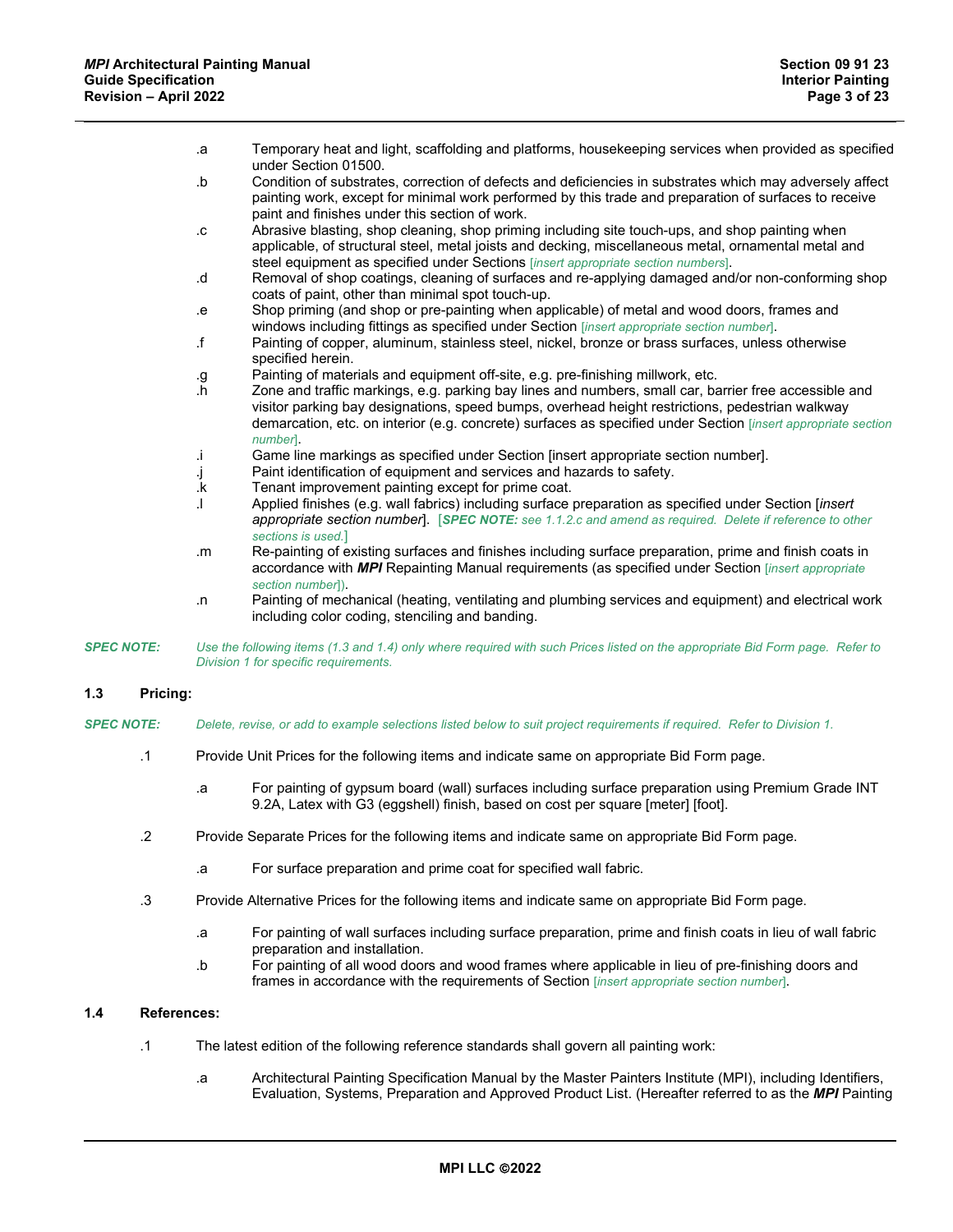## Manual)

- .b Test Method for Measuring Total Volatile Organic Compound Content of Consumer Products, Method 24 (for Surface Coatings) of the Environmental Protection Agency (EPA).
- .c National Fire Code of Canada.

### **Quality Assurance:**

- .1 This Contractor shall have a minimum of five (5) years proven satisfactory experience and shall show proof before commencement of work that he will maintain a qualified crew of painters throughout the duration of the work. When requested, Contractor shall provide a list of the last three comparable jobs including, name and location, specifying authority / project manager, start / completion dates and value of the painting work.
- .2 Only qualified journeypersons, as defined by local jurisdiction shall be engaged in painting and decorating work. Apprentices may be employed provided they work under the direct supervision of a qualified journeyperson in accordance with trade regulations.
- .3 All materials, preparation and workmanship shall conform to requirements of the latest edition of the Architectural Painting Specification Manual by the Master Painters Institute (*MPI*) (hereafter referred to as the *MPI* Painting Manual)
- .4 All paint manufacturers and products used shall be as listed under the current **Approved Product List** (APL) section of the *MPI* Painting Manual.
- .5 All painting and decorating work shall be inspected by an MPI Certified Architectural Coatings Inspector, or an equally qualified Paint Inspection Agency (inspector) acceptable to the specifying authority. The painting contractor shall notify the Inspector/Paint Inspection Agency a minimum of one week prior to commencement of work and provide a copy of the project painting specification, plans and elevation drawings (including pertinent details) as well as a Finish Schedule.
- .6 **All surfaces requiring painting shall be inspected** by the MPI Certified Architectural Coatings Inspector, or an equally qualified Paint Inspection Agency (inspector) acceptable to the specifying authority, who shall notify the Consultant and General Contractor in writing of any defects or problems, prior to commencing painting work, or after the prime coat shows defects in the substrate.
- *SPEC NOTE: Use the following clause only when special paint or coating systems are used on a project and/or when the involvement of the specific paint / coating manufacturer is warranted. This requirement should be clarified with the manufacturer before such a clause is incorporated into the specification.*
	- .7 Where "special" painting, coating or decorating system applications (i.e. non-*MPI* listed products or systems) are to be used, the paint or coating manufacturer shall provide as part of this work, certification of all surfaces and conditions for specific paint or coating system application as well as on site supervision, inspection and approval of their paint or coating system application as required at no additional cost to the Owner.
	- .8 The painting contractor shall receive written confirmation of the specific surface preparation procedures and primers used for all fabricated steel items from the fabricator / supplier to ascertain appropriate and manufacturer compatible finish coat materials to be used before painting any such work.

## **1.6 Regulatory Requirements:**

- .1 Conform to the latest edition of Industrial Health and Safety Regulations issued by applicable authorities having jurisdiction in regard to site safety (ladders, scaffolding, ventilation, etc.).
- .2 Conform to requirements of local authorities having jurisdiction in regard to the storage, mixing, application and disposal of all paint and related waste materials. Refer to Waste Management and Disposal.
- .3 If using a Paint Inspection Agency notify the Paint Inspection Agency on award of contract and make application for assignment of an Inspector using appropriate forms supplied by the Agency as well as provide a copy of the project painting specification, drawings, color schedule and list of proposed materials for review purposes prior to commencement of work.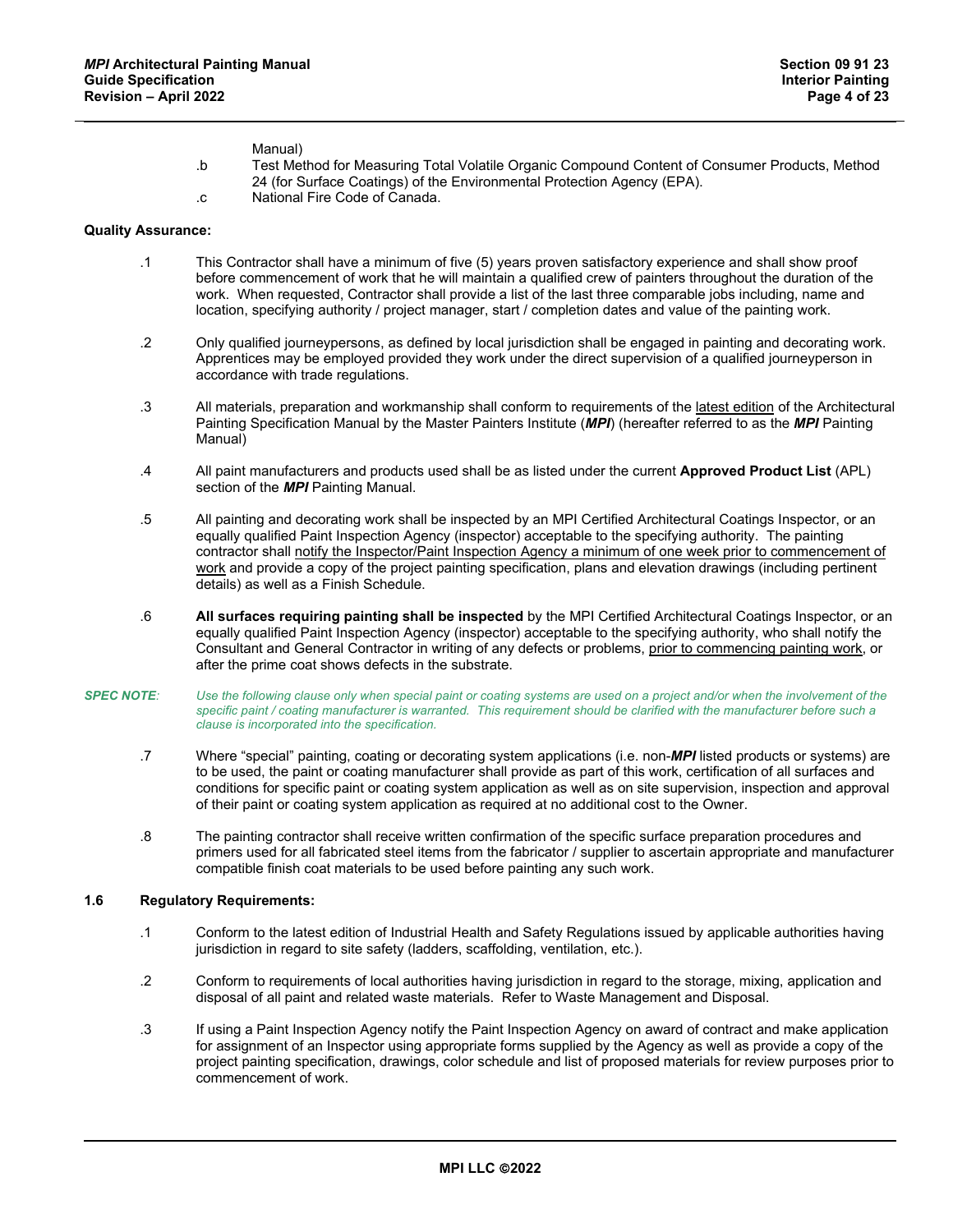- *SPEC NOTE: Information regarding the chemical composition of all coatings or treatments applied by others (e.g. pressure preservative treatments (e.g. wood decking), concrete and masonry sealers, etc.) and their paintability shall also be provided to the painter and to the Inspector/Paint Inspection Agency by the suppliers of such products or materials.*
- .4 Fully cooperate at all times with the requirements of the MPI Certified Architectural Coatings Inspector, or an equally qualified Paint Inspection Agency (inspector) acceptable to the specifying authority, in the performance of their duties, including providing access and assistance as required to complete inspection work.

# **1.7 Samples and Mock-Ups:**

- .1 When requested by the Consultant or Inspector/Paint Inspection Agency provide duplicate minimum 300 mm (12") square samples of surfaces or acceptable facsimiles requested painted with specified paint or coating in colors, gloss / sheen and textures required to *MPI* Painting Manual standards for review and approval. When approved, samples shall become acceptable standard of quality for appropriate on-site surface with one of each sample retained on-site.
- .2 When requested by the Consultant or Inspector/Paint Inspection Agency prepare and paint designated surface, area, room or item (in each color scheme) to requirements specified herein, with specified paint or coating showing selected colors, gloss / sheen, textures and workmanship to *MPI* Painting Manual standards for review and approval. When approved, surface, area, room and/or items shall become acceptable standard of finish quality and workmanship for similar on-site work.

## **1.8 Submittals:**

- .1 All submittals shall be in accordance with the requirements of Section 01300 Submittals.
- .2 Submit consent of surety with Bid Submission as proof of ability to supply a 100% two (2) year Maintenance Bond.
- .3 If requested, submit a list of all painting materials to the Consultant and the Inspector/Paint Inspection Agency for review prior to ordering materials. If requested, provide an invoice list of all paint materials ordered for project work to Inspector/Paint Inspection Agency indicating manufacturer, types and quantities for verification and compliance with specification and design requirements.
- .4 Submit two sets of Safety Data Sheets (SDS) prior to commencement of work for review and for posting at job site as required.
- .5 If requested, submit work schedule for various stages of work when painting occupied areas for the Consultant's review and Owner's approval.
- .6 At project completion provide an itemized list complete with manufacturer, paint type and color coding for all colors used for Owner's later use in maintenance.
- .7 At project completion provide properly packaged maintenance materials as noted herein and obtain a signed receipt.

# **1.9 Product Delivery, Storage and Handling:**

- .1 Deliver all painting materials in sealed, original labeled containers bearing manufacturer's name, brand name, type of paint or coating and color designation, standard compliance, materials content as well as mixing and/or reducing and application requirements.
- .2 Store all paint materials in original labeled containers in a secure (lockable), dry, heated and well ventilated single designated area meeting the minimum requirements of both paint manufacturer and authorities having jurisdiction and at a minimum ambient temperature of 45 $\degree$  F (7 $\degree$  C). Only material used on this project to be stored on site.
- .3 Where toxic and/or volatile / explosive / flammable materials are being used, provide adequate fireproof storage lockers and take all necessary precautions and post adequate warnings (e.g. no smoking) as required.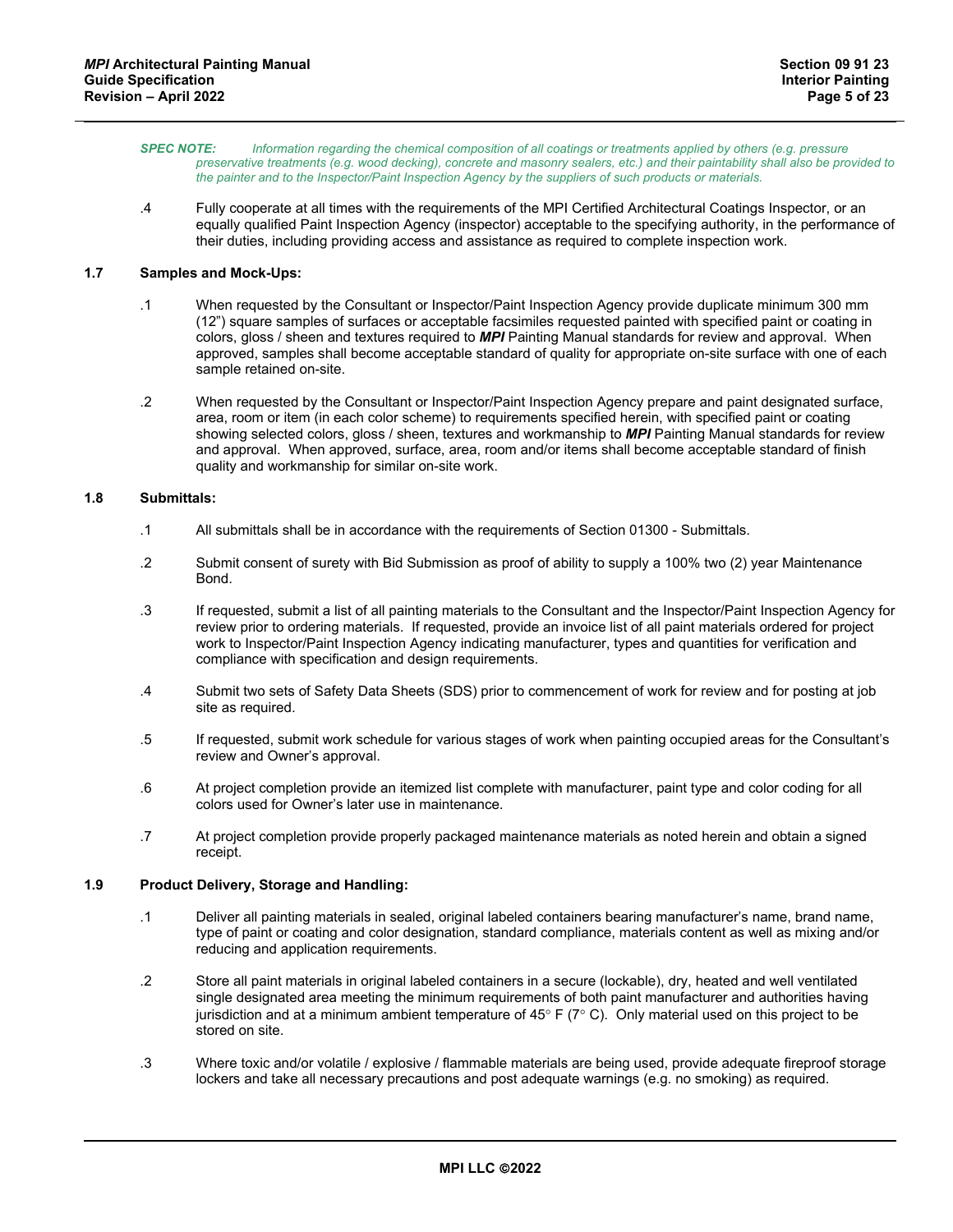- .4 Take all necessary precautionary and safety measures to prevent fire hazards and spontaneous combustion and to protect the environment from hazard spills. Materials that constitute a fire hazard (paints, solvents, drop clothes, etc.) shall be stored in suitable closed and rated containers and removed from the site on a daily basis.
- *SPEC NOTE: Painting subcontractor to be provided with adequate storage facilities meeting above requirements by General Contractor.*
	- .5 Comply with requirements of authorities having jurisdiction, in regard to the use, handling, storage and disposal of hazardous materials.

## **1.10 Scheduling:**

- *SPEC NOTE: Delete, revise or add to the example selections below to suit project requirements*.
	- .1 Schedule painting operations to prevent disruption of and by other trades.
	- .2 Schedule painting operations in occupied facilities to prevent disruption of occupants in and about the building. Painting shall be carried out [after facility working hours] [during silent hours] [on weekends] in accordance with Owner's operating requirements. Schedule work such that painted surfaces will have dried before occupants are affected. Obtain written authorization from Consultant / Owner for changes in work schedule.

## **1.11 Project / Site Requirements:**

- .1 UNLESS specifically pre-approved by the specifying body, Inspector/Paint Inspection Agency, and the applied product manufacturer, perform no painting or decorating work when the ambient air or substrate temperatures are below 50° F (10° C) for exterior work.
- .2 Perform no interior painting or decorating work unless adequate continuous ventilation and sufficient heating facilities are in place to maintain ambient air and substrate temperatures above minimum requirements for 24 hours before, during and after paint application. Provide supplemental ventilating and heating equipment if ventilation and heating from existing system is inadequate to meet minimum requirements.
- .3 Perform no painting or decorating work when the relative humidity is above 85% or when the dew point is less than 5° F (3° C) variance between the air / surface temperature.
- .4 Perform no painting or decorating work when the maximum moisture content of the substrate exceeds:
	- .a 15% for wood.
	- .b 12 % for plaster and gypsum board.
- .5 Conduct all moisture tests using a properly calibrated electronic Moisture Meter, except test concrete floors for moisture using a simple cover patch test.
- .6 Test concrete, masonry and plaster surfaces for alkalinity as required.
- **Note:** Concrete and masonry surfaces must be installed at least 28 days prior to painting and decorating work and must be visually dry on both sides.
- .7 Apply paint only to dry, clean, properly cured and adequately prepared surfaces in areas where dust is no longer generated by construction activities such that airborne particles will not affect the quality of finished surfaces.
- .8 Perform no painting or decorating work unless a minimum lighting level of 323 Lux (30-foot candles) is provided on surfaces to be painted or decorated. Adequate lighting facilities shall be provided by the General Contractor.

# **1.12 Maintenance Materials:**

.1 At project completion provide [4 liters (1 gallon) of each type and color of paint from same production run (batch mix) used in unopened cans] [full unopened cans of surplus paint], properly labeled and identified for Owner's later use in maintenance. Store where directed.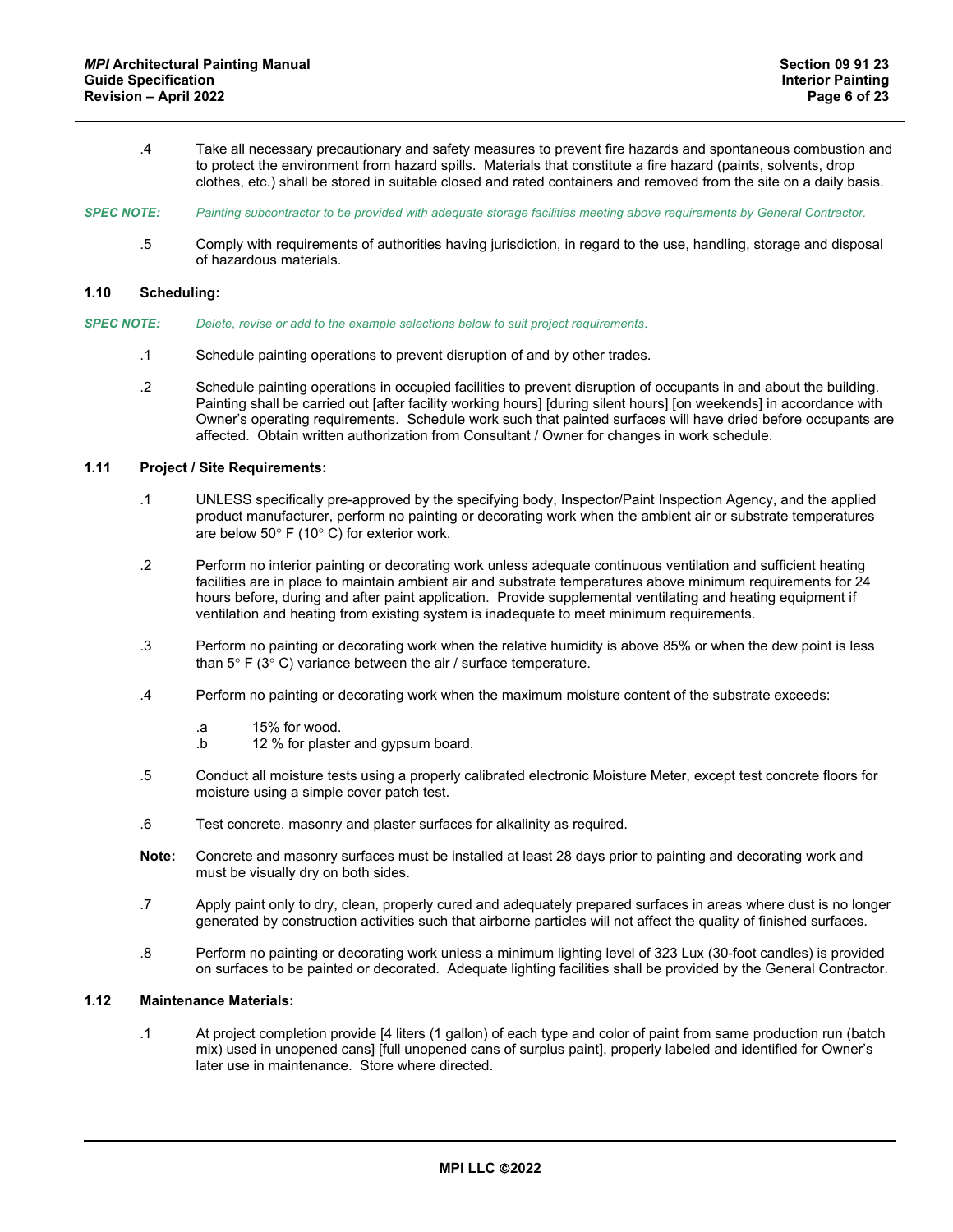## **1.13 Waste Management and Disposal:**

- .1 Paint, stain and wood preservative finishes and related materials (thinners, solvents, etc.) are regarded as hazardous products and are subject to regulations for disposal. Obtain information on these controls from applicable [Provincial] [State] [Local] government departments having jurisdiction.
- .2 All waste materials shall be separated and recycled. Where paint recycling is available, collect waste paint by type and provide for delivery to recycling or collection facility. Materials that cannot be reused must be treated as hazardous waste and disposed of in an appropriate manner.
- .3 Place materials defined as hazardous or toxic waste, including used sealant and adhesive tubes and containers, in containers or areas designated for hazardous waste.
- .4 To reduce the amount of contaminants entering waterways, sanitary/storm drain systems or into the ground the following procedures shall be strictly adhered to:
	- .a Retain cleaning water for water-based materials to allow sediments to be filtered out. In no case shall equipment be cleaned using free draining water.
	- .b Retain cleaners, thinners, solvents and excess paint and place in designated containers and ensure proper disposal.
	- .c Return solvent and oil-soaked rags used during painting operations for contaminant recovery, proper disposal, or appropriate cleaning and laundering.
	- .d Dispose of contaminants in an approved legal manner in accordance with hazardous waste regulations.
	- .e Empty paint cans are to be dry prior to disposal or recycling (where available).
	- .f Close and seal tightly partly used cans of materials including sealant and adhesive containers and store protected in well ventilated fire-safe area at moderate temperature.
- .5 Set aside and protect surplus and uncontaminated finish materials not required by the Owner and deliver or arrange collection for verifiable re-use or re-manufacturing.

### **1.14 Maintenance Bond:**

- .1 Furnish a 100% two (2) year Maintenance Bond in accordance with *MPI* Painting Manual requirements. The Maintenance Bond shall warrant that all painting work has been performed in accordance with *MPI* Painting Manual requirements.
- .2 All painting and decorating work shall be in accordance with *MPI* Painting Manual requirements and shall be inspected by an MPI Certified Architectural Coatings Inspector, or an equally qualified Paint Inspection Agency (inspector) acceptable to the specifying authority. The cost for such inspections, and for the Maintenance Bond, shall be included in the Base Bid Price.
- .3 Painting and decorating Subcontractors choosing the Maintenance Bond option shall provide a maintenance bond consent from a reputable surety company licensed to do business in their location. Cash or certified check are not acceptable in lieu of surety consent.

# **PART 2 - PRODUCTS**

#### **2.1 Materials:**

- *SPEC NOTE: Delete, revise or add to the example selections below to suit project requirements*.
	- .1 Only materials (primers, paints, coatings, varnishes, stains, lacquers, fillers, etc.) listed in the latest edition of the *MPI* Approved Product List (APL) are acceptable for use on this project. All such material shall be from a single manufacturer for each system used.
	- .2 Other materials such as linseed oil, shellac, thinners, solvents, etc. shall be the highest quality product of an *MPI* listed manufacturer and shall be compatible with paint materials being used as required.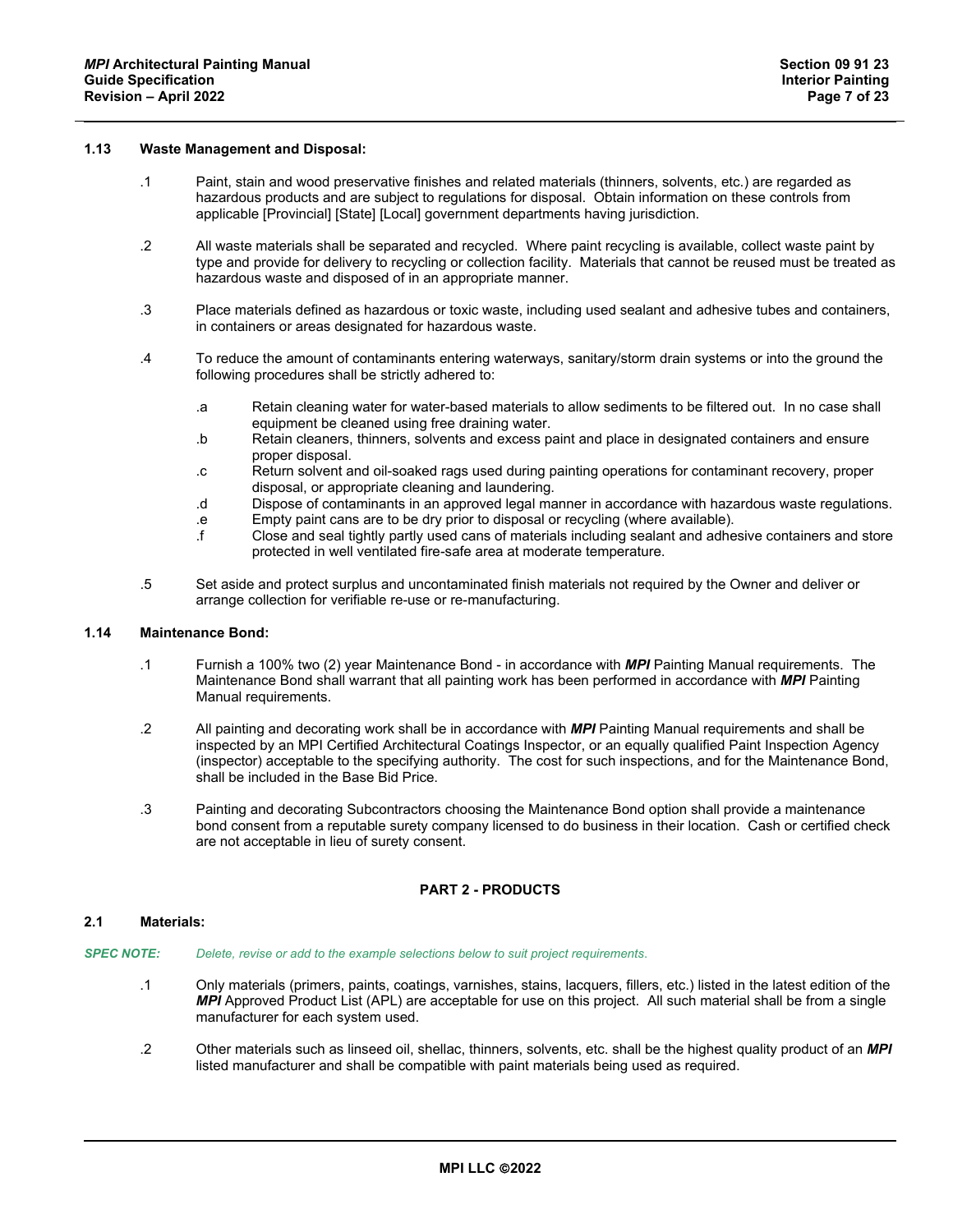- .3 All materials used shall be lead and mercury free and shall have low VOC content where possible.
- .4 Where required, use only materials having a minimum *MPI* "Environmentally Friendly" [E1] [E2] [E3] rating based on VOC (EPA Method 24) content levels.
- .5 Where indoor air quality (odour) is an issue, use only *MPI* listed materials having a minimum [E2] [E3] rating.
- .6 [Where required to meet LEED (Leadership in Energy and Environmental Design) program requirements, use only MPI listed materials having an "L" rating designation.]

#### *SPEC NOTES – ENVIRONMENTAL ISSUES:*

- *.1 The use of water borne versus oil-based paints and coatings requires careful evaluation. The release of VOC's and solvent vapours during painting and cleanup, particularly in confined areas and where such vapours may prove offensive to individuals in an occupied*  facility are a consideration, as well as the oft forgotten residue flushed down the drain during water-borne paint cleanup. Any evaluation *must be carefully and dispassionately considered based on actual VOC content of the product used and that released over the life cycle term, on actual site conditions and on long-term durability and life cycle costing requirements.*
- *.2 In assessing the requirements for selection of an environmentally friendly water borne or oil-based paint product, total VOC content and life cycle / durability must be considered. Refer to MPI Approved Products Listing for the VOC content level of paint products and to the MPI website [\(www.paintinfo.com\)](http://www.paintinfo.com/) for current information.*
- *.3 Specifying authorities should also be aware that the current range of ecologo paint products is very limited and should not be used as a selection criteria.*
- *.4 From an environmental impact point of view, tints are likely the component with the greatest environmental impact and health risks. For this reason, pastel shades may be more preferable to use then more heavily saturated colours.* 
	- .7 All paint materials shall have good flowing and brushing properties and shall dry or cure free of blemishes, sags, air entrapment, etc. Refer to 3.7, Field Quality Control / Standard of Acceptance requirements.
	- .8 Where required, paints and coatings shall meet flame spread and smoke developed ratings designated by local Code requirements and/or authorities having jurisdiction.

#### *SPEC NOTE: Insert required rating and/or testing requirements if appropriate.*

- .9 Glass Reflective Beads (for pavement marking): of type suitable for application to a wet paint surface for light reflectance. Apply beads at a minimum rate of 0.5 kg/l (5 lbs/g) to an *MPI* listed white and/or yellow latex or alkyd zone / traffic marking paint.
- .10 Slip Resistant Additive (SRA): rubber aggregate, clean/washed silica sand or ground walnut chips (interior dry areas only) for use with or as a component part of paint (usually floor / porch / stair enamel) on horizontal surfaces as required to provide slip resistance. Where site applied, material to either mixed into paint (and mixed constantly to keep material in suspension) or broadcast into first or prime coat as required.

## **2.2 Equipment:**

- .1 Painting and Decorating Equipment: to best trade standards for type of product and application.
- .2 Spray Painting Equipment: of ample capacity, suited to the type and consistency of paint or coating being applied and kept clean and in good working order at all times.

## **2.3 Mixing and Tinting:**

- .1 Unless otherwise specified herein or pre-approved, all paint shall be ready-mixed and pre-tinted. Re-mix all paint in containers prior to and during application to ensure break-up of lumps, complete dispersion of settled pigment, and color and gloss uniformity.
- .2 Paste, powder or catalyzed paint mixes shall be mixed in strict accordance with manufacturer's written instructions.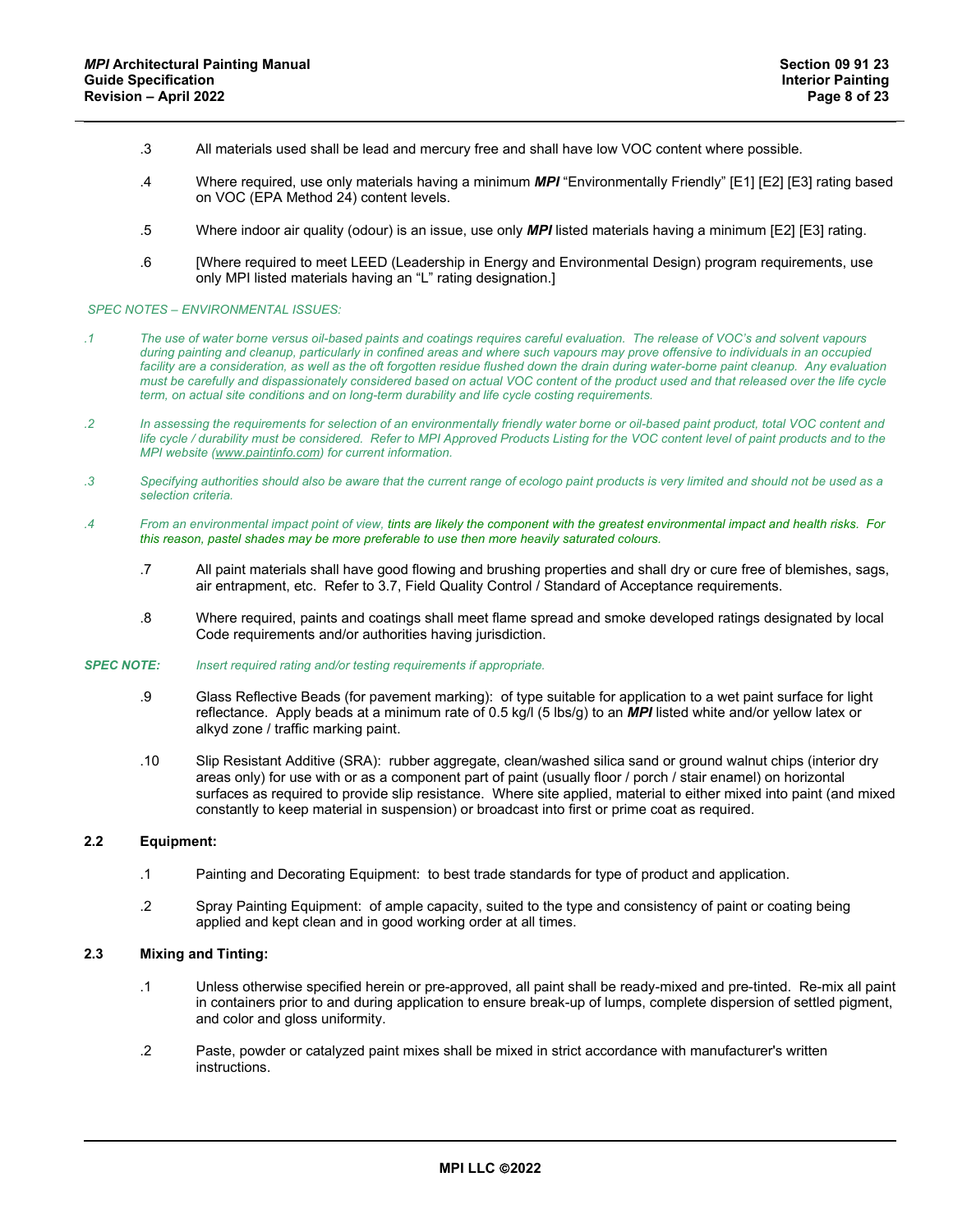- .3 Where thinner is used, addition shall not exceed paint manufacturer's recommendations. Do not use kerosene or any such organic solvents to thin water-based paints.
- .4 If required, thin paint for spraying according in strict accordance with paint manufacturer's instructions. If directions are not on container, obtain instructions in writing from manufacturer and provide copy of instructions to Consultant.

## **2.4 Finish and Colors:**

- .1 Unless otherwise specified herein, all painting work shall be in accordance with *MPI* [Custom] [Premium] Grade finish requirements.
- .2 Colors shall be as selected by the Consultant from a manufacturer's full range of colors. [Refer to Finish Schedule for identification and location of colors.] [A Finish Schedule will be furnished after award of the Contract.]

#### *SPEC NOTES:*

- *.1 Note that Finish Schedule should include all interior painted items (e.g. siding, doors, frames, trim, base, sills, walls, decks, railings, etc.) and the gloss level. The paint manufacturer and color code number should also be provided if selected by the Designer.*
- *.2 In addition, where more than one color is used on walls within an area this shall also be scheduled.*

## **Generally and unless otherwise specified herein or noted on Finish Schedules the quantity of colors and finishes shall be based on the following criteria:**

#### *SPEC NOTES:*

- *.1 Delete, revise or add to the following example selections below to suit project requirements.*
- *.2 Revise number of colors and schemes to suit project requirements and ensure these items are noted on the Interior Finish Schedules.*
	- .3 Interior colors will be based on [five (5)] base colors and [three (3)] accent colors with a maximum of [one (1)] deep or bright color. No more than [eight (8)] colors will be selected for the entire project and no more than [three (3)] colors will be selected in each area. Note that this does not include pre-finished items by others, e.g. aluminum or vinyl windows, aluminum doors and handrails, etc.
- *SPEC NOTE: Revise number of colors and schemes to suit project requirements.*
	- .4 Interior colors and/or patterns shall be consistent [throughout each unit] with [two (2)] [three (3)] separate schemes prepared.
	- .5 Unless otherwise noted or scheduled, walls shall be painted the same color within a given area.
	- .6 Ceilings (except those having a spray textured coating) shall be painted [white] [the same color as walls].
	- .7 Corridors shall be painted [the same color on all floors] [different colors on alternate floors] with [two (2)] separate [two (2)] color schemes prepared for doors and trim.
	- .8 Designated rooms / spaces shall be painted using different colors or more than one color than typical rooms in accordance with Finish Schedule requirements with a minimum of [two (2)] colors required.
	- .9 Except as noted herein or indicated on the Finish Schedule, interior walls and ceiling surfaces shall be painted in accordance with the following criteria over appropriate prime / sealer coat:
		- [.a all areas (except as noted): washable latex with G3 (eggshell) finish.]
		- [.b laundry facilities / rooms, public wash / shower / bathrooms, residential kitchens and bathrooms and ensuites: [washable latex] [alkyd] with G5 (semi-gloss) finish.]
		- [.c public change / wash / shower rooms and institutional facility bathing and shower rooms: epoxy (tile-like) G5 (semi-gloss) finish for wet surfaces.]
		- [.d public and institutional facility "clean" or "sanitary" areas such as food preparation and laboratory areas: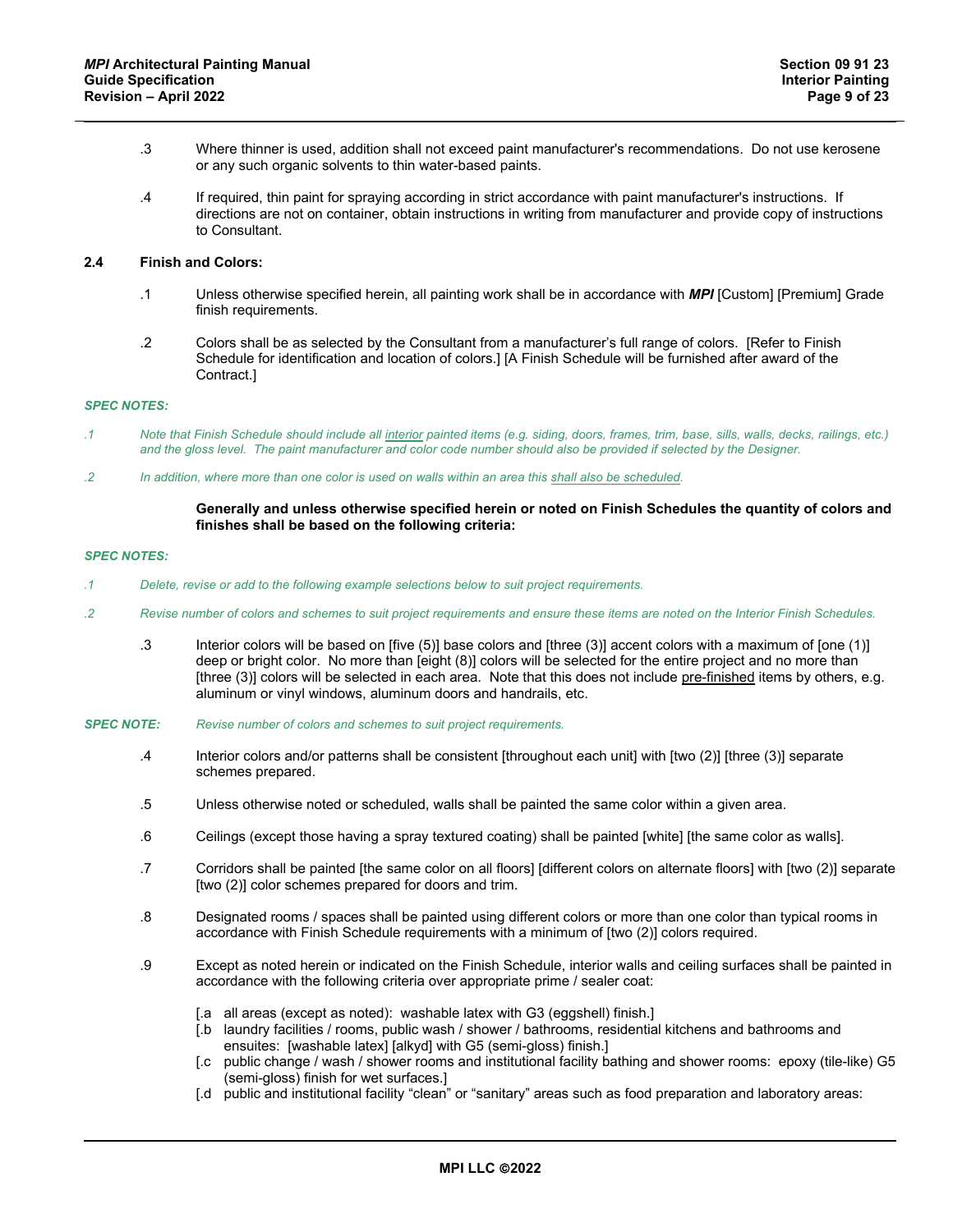epoxy (tile-like) G5 (semi-gloss) finish for dry surfaces.]

- .10 [Doors shall be painted a different color than door frames and trim with walls a different color than either.] [Doors, frames and trim shall be painted a different color than walls] [the same color as walls.] Unless otherwise noted or scheduled all doors, frames and trim shall be painted using a G5 (semi-gloss) finish.
- .11 Window frames (unless pre-finished) [including trim and sills shall be painted [a different color than walls] [the same color as walls] [shall be painted a different color than window trim and sills and a different color than walls]. Unless otherwise noted or scheduled all window frames, trim and sills shall be painted using a G5 (semi-gloss) finish.
- .12 Where required by authorities having jurisdiction, exit and vestibule doors shall be painted a contrasting color to walls and a different color than any other door in the same area.
- .13 Access doors, prime coated butts and other prime painted hardware (e.g. door closers), registers, radiators and covers, exposed piping and electrical panels shall be painted to match adjacent surfaces (i.e. same color, texture and sheen), unless otherwise noted or where pre-finished.
- .14 Plywood service panels (e.g. electrical, telephone and cable vision panels) including edges shall be back-primed and painted [flat gray] [to match painted wall mounted on].
- .15 The inside of light valances shall be painted gloss white.
- .16 The inside of all duct work behind louvers, grills, and diffusers for a minimum of 460 mm (18") or beyond sight line, whichever is greater, shall be painted using flat black (non-reflecting) paint.
- .17 Parking bays lines shall be identified with 100 mm (4") wide white or yellow painted lines with each bay consecutively numbered with 50 mm (2") wide white or yellow painted numbers in accordance with approved parking layout and/or in accordance with the requirements or authorities having jurisdiction.
- .18 Barrier free accessible parking bays and refuge areas shall be identified with appropriate symbol designation and/or in accordance with the requirements or authorities having jurisdiction.
- .19 Pedestrian walkways shall be identified with 100 mm (4") wide yellow painted lines at 45 degrees to path of travel spaced at 450 mm (18") o.c. and/or in accordance with the requirements or authorities having jurisdiction.
- .20 Low headroom areas shall be identified with minimum 100 mm (4") wide yellow band on leading edge marked "CAUTION \_ LOW CLEARANCE" in 50 mm (2") high black letters at suitable intervals and/or in accordance with the requirements or authorities having jurisdiction.
- .21 Where other methods are not specified (i.e. applied material or nosings) and/or in accordance with the requirements or authorities having jurisdiction at stairs providing access and exit for persons with visual impairment, slip resistant paint shall be applied to handrails and treads. Slip resistant paint shall be of a contrasting color at tactile warning strips at stair treads and landings.

# **2.5 Gloss / Sheen Ratings:**

.1 Paint gloss shall be defined as the sheen rating of applied paint, in accordance with the following *MPI* values:

| <b>Gloss</b><br>Level | <b>Description</b>                              | <b>Units</b> | <b>Units</b><br>@ 60 degrees @ 85 degrees |
|-----------------------|-------------------------------------------------|--------------|-------------------------------------------|
| G1                    | a traditional matte finish - flat               | $0$ to 5     | $10$ max.                                 |
| G <sub>2</sub>        | a high side sheen flat - 'a velvet-like' finish | 0 to 10      | 10 to 35                                  |
| G <sub>3</sub>        | a traditional 'eggshell-like' finish            | 10 to 25     | 10 to 35                                  |
| G4                    | a 'satin-like' finish                           | 20 to 35     | 35 min.                                   |
| G <sub>5</sub>        | a traditional semi-gloss                        | 35 to 70     |                                           |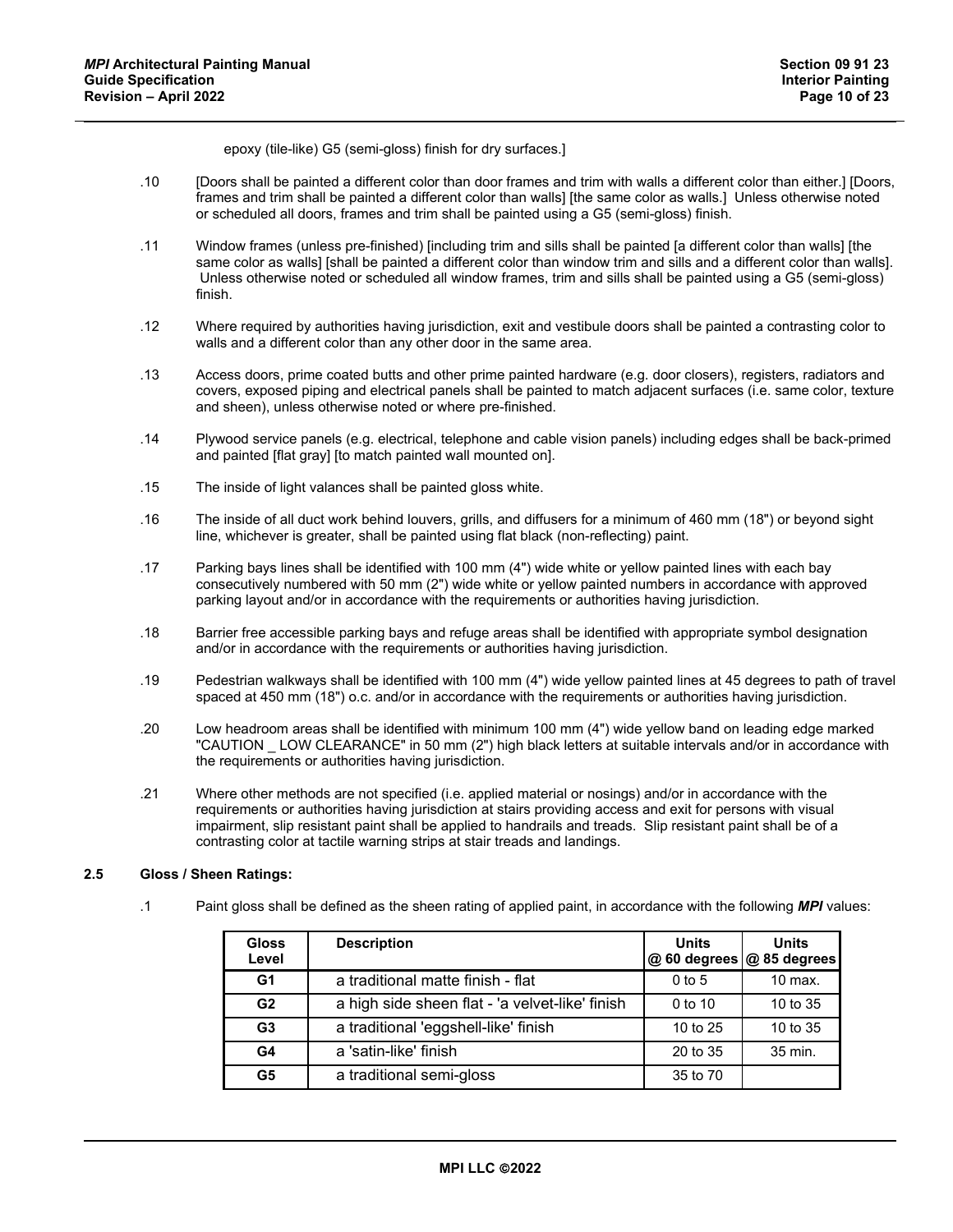| G6 | a traditional gloss | 70 to 85 |  |
|----|---------------------|----------|--|
| G7 | a high gloss        | 85       |  |

#### .2 Gloss level ratings of all painted surfaces shall be as specified herein and as noted on Finish Schedule.

#### *SPEC NOTES:*

- *.1 A high gloss finish provides more physical and stain resistance with such painted surfaces appearing to have a "hard" finish. Such glossy*  finishes, however, tend to enhance textures or defects of the surface to which they are applied. Use of higher gloss finishes should be *reviewed from the point of view of excessive surface preparation required which might not be warranted for the surface to be coated.*
- *.2 Unless otherwise approved by the Inspector/Paint Inspection Agency having jurisdiction, the use of deep colors or high contrast accent colors will require a minimum of three or more finish coats over primer to achieve satisfactory hiding results.*
- *.3 Caution should be used when specifying deep colors in high traffic areas, regardless of the surface to which these colors are applied. Machine tinted color in a flat, eggshell, semi-gloss and to some extent high gloss finish will mark easily and leave an unsightly appearance with loss of sheen and with considerable reduction of abrasion resistance. In such cases, either a clear urethane or high*performance acrylic type of coating over such deep colors may solve the problem but may also result in a change in hue and where *touch-up painting is required the entire surface will have to be redone from break to break or from corner to corner as spot touch-up will be very noticeable. Refer to MPI Painting Manual.*
- .4 *Gypsum board shall be finished by others to specified levels of finish recognized by the drywall industry to suit project requirements. The specifier should be aware of the limitations of such levels of finish particularly when semi-gloss and gloss paints are applied to such surfaces. Where a smooth, high quality or gloss appearance is required over gypsum board (i.e., where semi-gloss, gloss, or nontextured flat finishes or dark colors are applied or where severe or critical lighting conditions occur) a Level 5 finish (three coats of sanded joint compound with a thin skim coat of joint compound or similar material applied to entire board surface) is recommended. The gypsum board finish is to be assessed by the drywall applicator for imperfections prior to the application of paint finishes. The specifier is to ensure that the appropriate levels of gypsum board finishes are specified to suit expected (painted) finish appearances.*

# **PART 3 - EXECUTION**

#### **3.1 Condition of Surfaces:**

- .1 Prior to commencement of work of this section, thoroughly examine (and test as required) all conditions and surfaces scheduled to be painted and report in writing to the Contractor and Consultant any conditions or surfaces that will adversely affect work of this section.
- .2 No painting work shall commence until all such adverse conditions and defects have been corrected and surfaces and conditions are acceptable to the Painting Subcontractor and Inspector/Paint Inspection Agency.
- .3 Commencement of work shall not be held to imply acceptance of surfaces except as qualified herein. Such surfaces as concrete, masonry, structural steel and miscellaneous metal, wood, gypsum board and plaster, shall not be the responsibility of the Painting Subcontractor.
- .4 The Painting Subcontractor shall not be responsible for the condition of the substrate or for correcting defects and deficiencies in the substrate which may adversely affect the painting work except for minimal work normally performed by the Painting Subcontractor and as indicated herein. It shall always, however, be the responsibility of the Painting Subcontractor to see that surfaces are properly prepared before any paint or coating is applied.

#### **3.2 Preparation of Surfaces:**

.1 Prepare all surfaces in accordance with *MPI* requirements. Refer to the *MPI* Painting Manual in regard to specific requirements [. for the following:]

#### *SPEC NOTE: Use the following if desired and delete any items that are not applicable.*

- .a environmental conditions.
- .b pH testing.
- .c acid etching.
- rust stain removal.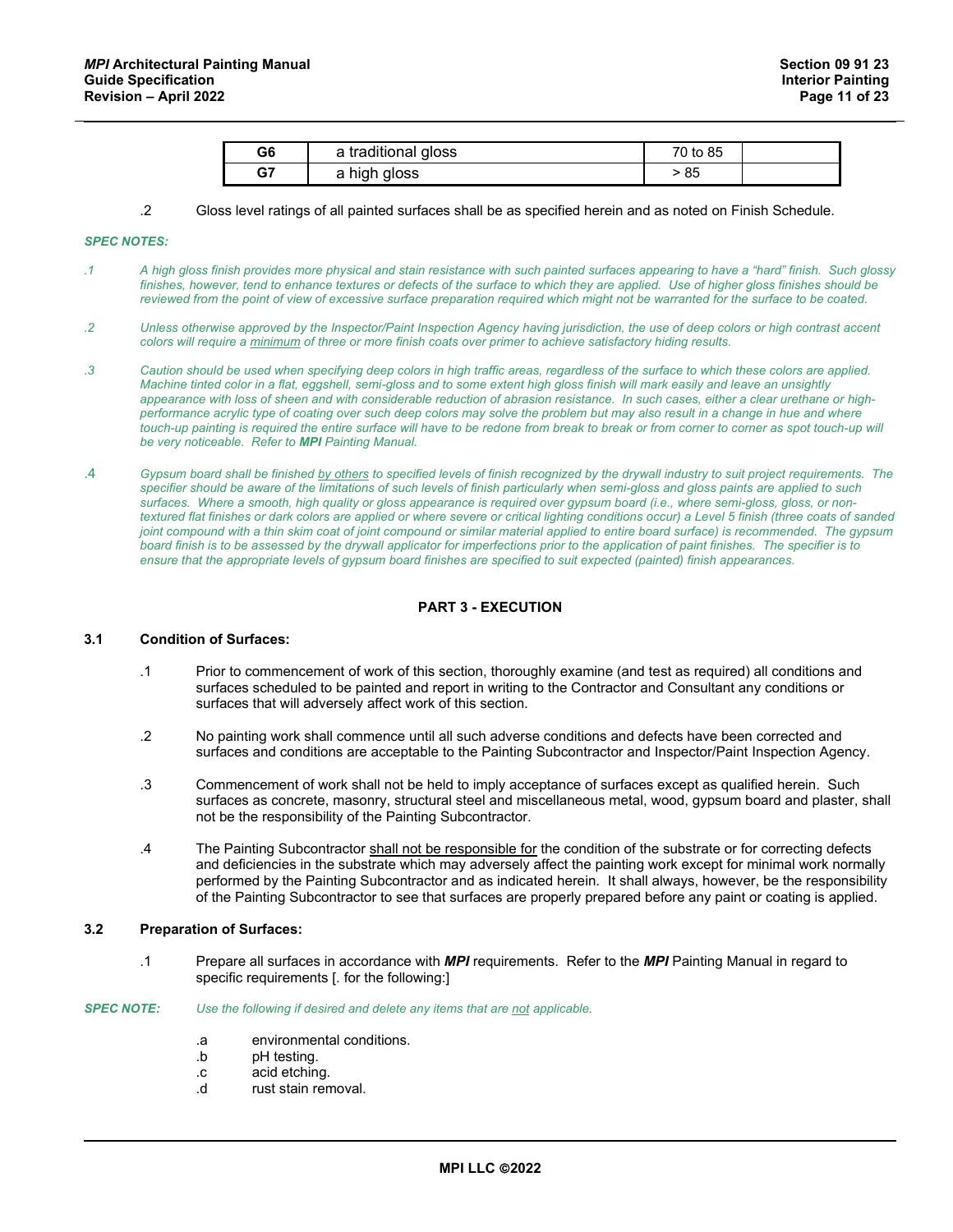- .e asphalt surfaces.
- vertical and horizontal concrete surfaces.
- .g clay and concrete masonry units.
- .h structural steel and miscellaneous metals.
- .i steel exposed to high heat.
- .j galvanized and zinc coated metal.
- aluminum and copper surfaces.
- .l glue laminated beams and columns.
- .m dimension and dressed lumber.
- .n wood doors.
- .o wood paneling and casework.
- .p wood decks, floors, stairs and steps.
- .q wood shingles and shakes.
- .r stucco, plaster and gypsum board.
- .s acoustical panels and tiles.
- .t canvas and cotton coverings.
- .u bituminous coated surfaces.
- .2 Sand, clean, dry, etch, neutralize and/or test all surfaces under adequate illumination, ventilation and temperature requirements.
- .3 Remove and securely store all miscellaneous hardware and surface fittings / fastenings (e.g. electrical plates, mechanical louvers, door and window hardware (e.g. hinges, knobs, locks, trim, frame stops), removable rating / hazard / instruction labels, washroom accessories, light fixture trim, etc. from wall and ceiling surfaces, doors and frames, prior to painting. Carefully clean and replace all such items upon completion of painting work in each area. Do not use solvent or reactive cleaning agents on items that will mar or remove finishes (e.g. lacquer finishes). Doors shall be removed before painting to paint bottom and top edges and then re-hung.
- .4 Protect all adjacent interior surfaces and areas, including rating and instruction labels on doors, frames, equipment, piping, etc., from painting operations and damage with drop cloths, shields, masking, templates, or other suitable protective means and make good any damage caused by failure to provide such protection.
- .5 Substrate defects shall be made good and sanded by others ready for painting particularly after the first coat of paint. Start of finish painting of defective surfaces (e.g. gypsum board) shall indicate acceptance of substrate and any costs of making good defects shall be borne by the painter including re-painting of entire defective surface (no touch-up painting).
- .6 Confirm preparation and primer used with fabricator of steel items.

## *SPEC NOTES:*

- *.1 Primers (e.g. alkyd, epoxy, zinc, etc.) require overcoating within manufacturer's specified time limits. After this time, they may become*  too hard to facilitate good adhesion. This is particularity important in the selection and use of primers in the fabrication of structural steel and miscellaneous metal. Shop cleaning procedures, the selection of the "correct" primer and inspection for such work must be in *accordance with MPI Painting Manual requirements.*
- *.2 Painting work shall be scheduled before the installation of miscellaneous hardware, surface fittings, fastenings, fixtures, and trim by others including the hanging of doors and installation of door hardware (see 3.1.5 above). If such items require the removal, storage, and*  reinstallation, the coordination and onus rests with the General Contractor. Extensive touch-up painting necessary as a result of the installation or re-installation of such fittings by others after painting, shall be considered as additional services at additional cost to the *Owner.*

#### **3.3 Application:**

- .1 Do not paint unless substrates are acceptable and/or until all environmental conditions (heating, ventilation, lighting and completion of other subtrade work) are acceptable for applications of products.
- .2 Apply paint or stain in accordance with *MPI* Painting Manual [Premium] [Custom] Grade finish requirements.
- .3 Apply paint and decorating material in a workmanlike manner using skilled and trade qualified applicators as noted under Quality Assurance.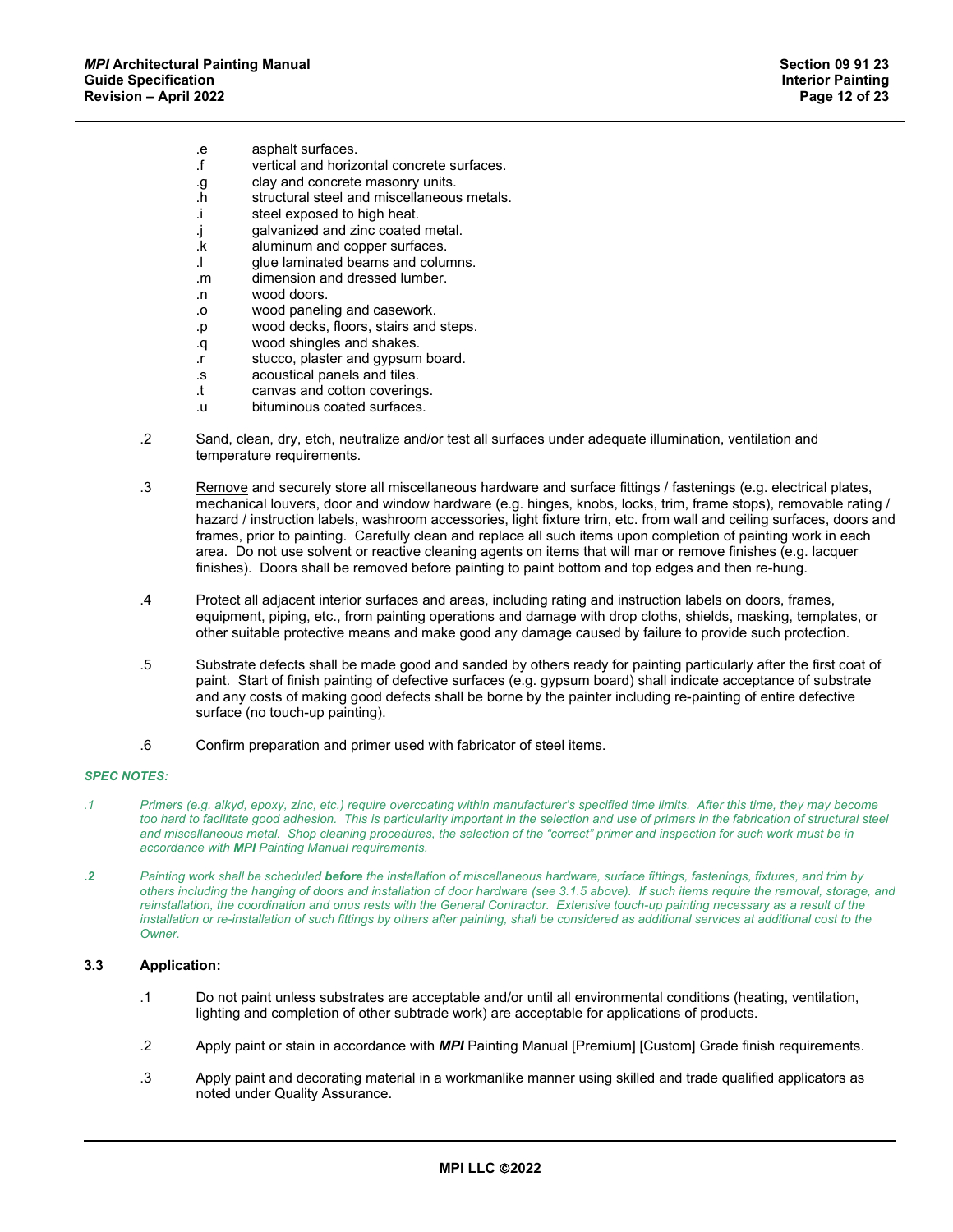- .4 Apply paint and coatings within an appropriate time frame after cleaning when environmental conditions encourage flash-rusting, rusting, contamination or the manufacturer's paint specifications require earlier applications.
- .5 Painting coats specified are intended to cover surfaces satisfactorily when applied at proper consistency and in accordance with manufacturer's recommendations.
- .6 Tint each coat of paint progressively lighter to enable confirmation of number of coats.
- .7 Unless otherwise approved by the Inspector/Paint Inspection Agency, apply a minimum of four coats of paint where deep or bright colors are used to achieve satisfactory results.
- *SPEC NOTE: Refer to Spec Notes at beginning of 2.5 in regard to the use of deep colors.*
	- .8 Sand and dust between each coat to provide an anchor for next coat and to remove defects visible from a distance up to 1000 mm (39").
	- .9 Do not apply finishes on surfaces that are not sufficiently dry. Unless manufacturer's directions state otherwise, each coat shall be sufficiently dry and hard before a following coat is applied.
	- .10 Prime coat of stain or varnish finishes may be reduced in accordance with manufacturer's directions.
	- .11 Paint finish shall continue through behind all wall-mounted items (e.g. chalk and tack boards).

#### *PAINT SYSTEM SPEC NOTES:*

- *1. Select appropriate paint systems for interior surfaces to be painted and delete all other systems not required.*
- *2. Insert appropriate gloss level rating (G1, G2, etc.) in place of [insert gloss level]. Refer to MPI Approved Product Listings to ensure that desired gloss level is available. Specific paint colors and gloss ratings should be indicated on Finish Schedules for both interior surfaces.*
- *3. Where different finishes are required under a specific heading, a reference to applicable materials must be inserted after the finish, e.g.:*

*INT 9.2C Latex sealer / alkyd G5 finish for kitchens and bathroom surfaces. INT 9.2C Latex sealer / alkyd G3 finish for all other surfaces.* 

- *4. Where both Custom Grade (typically one primer and one finish coat) and Premium Grade (typically one primer and two finish coats) systems are used, indicate same on the Finish Schedule or indicate specific system when it differs from the "typical" grade selected.*
- *5. Where choice of an "Environmentally Friendly" (i.e., low odor / VOC) "green") product is required, specifier must consult MPI Product Selection Guide and select system / products having desired E1, E2 or E3 rating. This includes non-latex / non-water-based paints and finishes which meet EPA Method 24 / MPI criteria.*
- *6. For individual product selection and evaluations refer to MPI Painting Manual Approved Product List.*
- *7. For specific surface preparation requirements for each system refer to Chapter 3 (Interior) of the MPI Painting Manual.*
- *8. Ensure that shop preparation and shop primers for interior structural steel and miscellaneous metals are compatible with field applied coatings. This can be done by incorporating the following notes within each appropriate steel work specification section.*

*"Shop primers for all interior painted steel work shall be of types specified in the painting specification section. Where non-complying primers are used by the steel fabricator, the fabricator shall completely remove same from all surfaces and prepare and prime surfaces in accordance with the requirements of Section 09900 for painted steel work at no additional cost to the Owner or the painter."* 

*"The Fabricator of structural steel and miscellaneous metal items shall notify the Inspector/Paint Inspection Agency, on award of contract and provide a written confirmation of preparation procedures and of primers used for all steel items supplied."* 

*"A third-party independent inspection agency may periodically inspect all interior steel work to be painted for finish, surface preparation and application of required primers."*

*.9 For specific surface preparation and paint system selection requirements of previously painted adjacent surfaces refer to the MPI Repainting Manual.*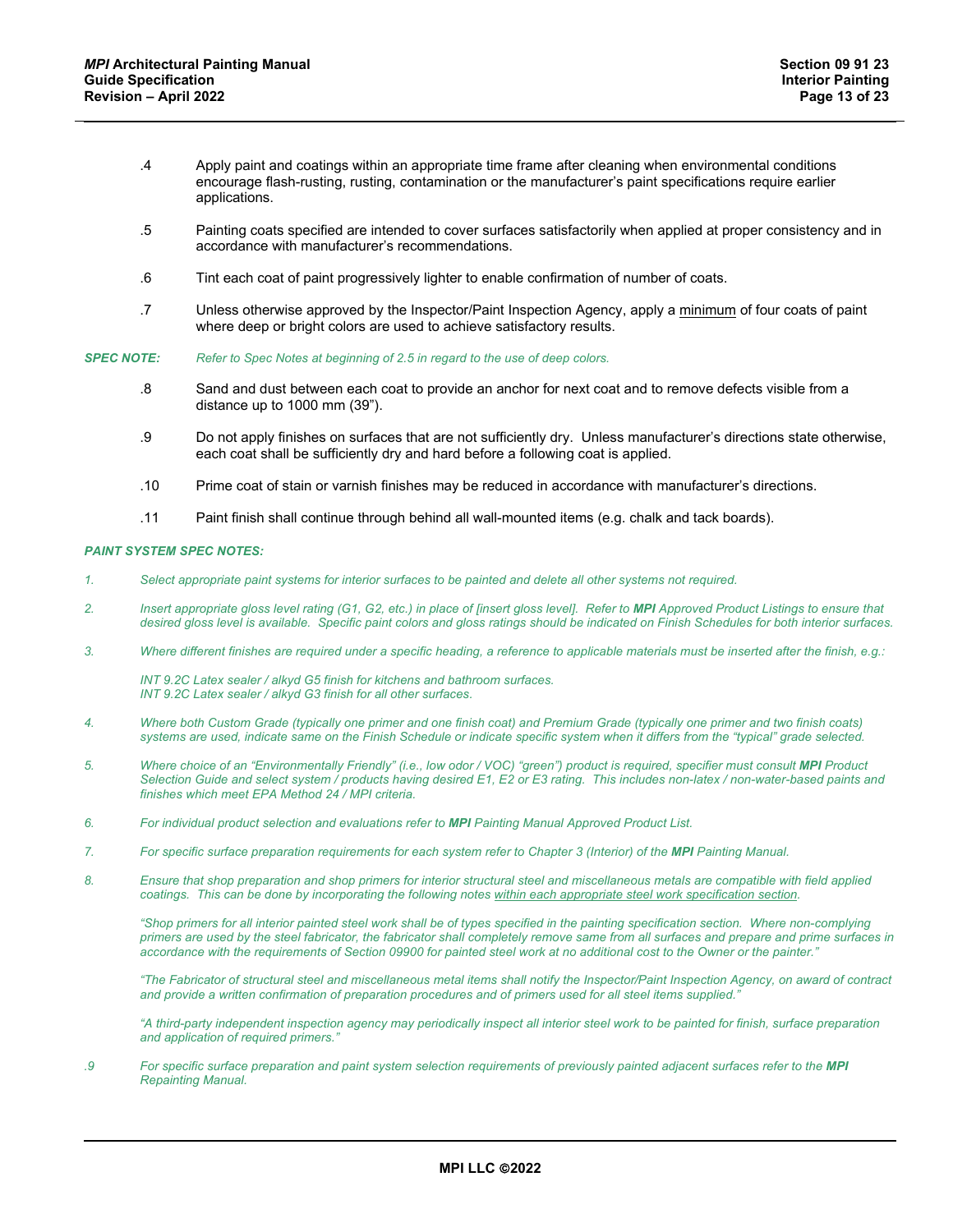## **3.4 See Exterior Painting Specification 09 91 13**

## **3.5 Interior Paint and Coating Systems:**

Paint interior surfaces in accordance with the following *MPI* Painting Manual requirements:

.1 **Asphalt Surfaces:** (zone / traffic marking of interior drive and parking areas)

| INT $2.1A$ | LATEX ZONE / TRAFFIC MARKING |
|------------|------------------------------|
| INT $2.1B$ | ALKYD ZONE / TRAFFIC MARKING |

## *SPEC NOTES:*

- *.1 Determine if painting of zone / traffic or game lines on asphalt surfaces is or is not included under work of this section and ensure this work is co-ordinated or included in the appropriate section of work. Include the following statements as appropriate:*
- *.2 Painting of zone / traffic line layouts on interior asphalt surfaces to be (by others) in accordance with approved drawings, Section 02740 and MPI Painting Manual requirements.*
- *.3 Painting of game line layouts on interior asphalt surfaces to be (by others) in accordance with approved drawings, Section 02740 and MPI Painting Manual requirements.*
	- .2 **Concrete Vertical Surfaces:** (including horizontal soffits)

| <b>INT 3.1A</b><br>INT $3.1B$ | LATEX (insert gloss level) (over w.b. alkali-resistant primer)<br>LATEX linsert gloss level and texture] (over latex aggregate) |
|-------------------------------|---------------------------------------------------------------------------------------------------------------------------------|
| <b>INT 3.1C</b>               | HIGH PERFORMANCE ARCHITECTURAL LATEX [insert gloss level] (over w.b. alkali-                                                    |
|                               | resistant primer)                                                                                                               |
| <b>INT 3.1D</b>               | ALKYD finsert gloss level (over w.b. alkali-resistant primer)                                                                   |
| INT $3.1E$                    | LATEX [insert gloss level]                                                                                                      |
| INT $3.1F$                    | EPOXY [insert gloss level] ("Tile-Like") (For Smooth Concrete)                                                                  |
| <b>INT 3.1G</b>               | EPOXY- MODIFIED LATEX [insert gloss level] (for smooth concrete)                                                                |
| INT $3.1H$                    | <b>MULTICOLOR</b>                                                                                                               |
| INT $3.1$ J                   | <b>WATER REPELLENT (PAINTABLE)</b>                                                                                              |
| INT $3.1K$                    | <b>CONCRETE STAIN</b>                                                                                                           |
| INT $3.1$                     | W.B. LIGHT INDUSTRIAL COATING [insert gloss level] (over w.b. alkali-resistant primer)                                          |
| <b>INT 3.1M</b>               | INSTITUTIONAL LOW ODOR / VOC [insert gloss level] (over w.b. primer sealer, low VOC)                                            |
| INT $3.1N$                    | LATEX AGGREGATE [insert gloss level and texture]                                                                                |
| <b>INT 3.1P</b>               | EPOXY HIGH BUILD [insert gloss level]                                                                                           |

## *SPEC NOTES:*

- *.1 Note that the application of a clear sealer on interior concrete surfaces may be by others in accordance with concrete finishes specification requirements. When such surfaces are also required to be painted after the application of a water repellent sealer, ensure that a paintable sealer is used. Ensure this work is coordinated or included in the appropriate section of work.*
- *.2 When INT 3.1J or 3.1K systems are not part of the work under this section include the following statement:*

*"The application of a [clear water repellent sealer][concrete stain] to interior concrete vertical surfaces shall be done by others in accordance with the requirements of Section 03300."*

.3 **Concrete Horizontal Surfaces:** (floors and stairs)

| <b>INT 3.2A</b> | LATEX FLOOR ENAMEL [insert gloss level] |
|-----------------|-----------------------------------------|
| <b>INT 3.2B</b> | ALKYD FLOOR ENAMEL [insert gloss level] |
| <b>INT 3.2C</b> | EPOXY [insert gloss level]              |
| <b>INT 3.2D</b> | POLYURETHANE, PIGMENTED (over epoxy)    |
| <b>INT 3.2E</b> | <b>CONCRETE STAIN</b>                   |
| <b>INT 3.2F</b> | <b>CONCRETE FLOOR SEALER</b>            |
| <b>INT 3.2G</b> | CONCRETE FLOOR SEALER, W.B.             |
| <b>INT 3.2H</b> | LATEX ZONE / TRAFFIC MARKING            |
| <b>INT 3.2J</b> | ALKYD ZONE / TRAFFIC MARKING            |
| <b>INT 3.2K</b> | POLYURETHANE, CLEAR, 2 COMPONENT        |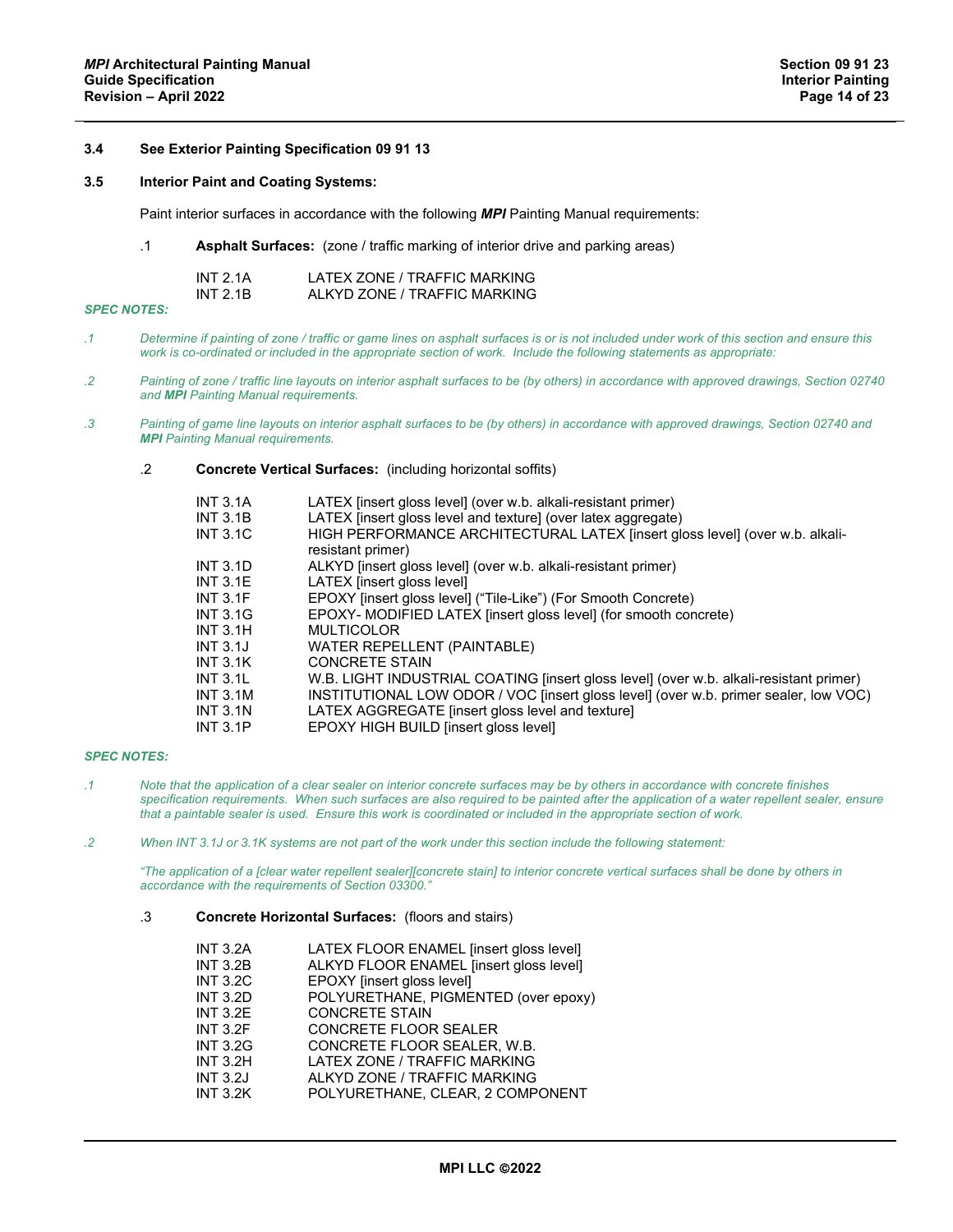# INT 3.2L EPOXY HIGH BUILD with SRA [insert gloss level]

*SPEC NOTE: Determine if painting of zone / traffic lines on interior concrete surfaces is or is not included under work of this section and ensure this work is co-ordinated or included in the appropriate section of work. Note that such work may be done by others as an extension of asphalt pavement marking work. Include the following statement as appropriate:*

> *"Painting of zone / traffic line layouts on interior concrete surfaces to be (by others) in accordance with approved drawings, Section 02740 and MPI Painting Manual requirements."*

#### .4 **Cementitious Composition Board Surfaces:**

| <b>INT 3.3A</b> | LATEX (insert gloss level) (over w.b. alkali-resistant primer)                                  |
|-----------------|-------------------------------------------------------------------------------------------------|
| <b>INT 3.3B</b> | HIGH PERFORMANCE ARCHITECURAL LATEX [insert gloss level] (over w.b. alkali-resistant<br>primer) |
|                 |                                                                                                 |
| <b>INT 3.3C</b> | ALKYD [insert gloss level] (over w.b. alkali-resistant primer)                                  |
| <b>INT 3.3D</b> | EPOXY- MODIFIED LATEX                                                                           |
| INT $3.3E$      | EPOXY ("TILE-LIKE")                                                                             |
| <b>INT 3.3F</b> | MULTICOLOR [insert gloss level] (over w.b. primer sealer for multicolor systems)                |
| <b>INT 3.3G</b> | INSTITUTIONAL LOW ODOR/VOC (over w.b. primer sealer)                                            |
| <b>INT 3.3H</b> | W.B. LIGHT INDUSTRIAL COATING [insert gloss level] (over w.b. alkali-resistant primer)          |
|                 |                                                                                                 |

#### .5 **Clay Masonry Units:** (pressed and extruded brick)

| <b>INT 4.1A</b> | LATEX [insert gloss level] (over w.b. alkali-resistant primer)                         |
|-----------------|----------------------------------------------------------------------------------------|
| <b>INT 4.1B</b> | LATEX AGGREGATE COATING [insert gloss level and texture]                               |
| <b>INT 4.1C</b> | W.B. LIGHT INDUSTRIAL COATING [insert gloss level] (over w.b. alkali-resistant primer) |
| <b>INT 4.1D</b> | ALKYD [insert gloss level] (over w.b. alkali-resistant primer)                         |
| INT 4.1F        | EPOXY [insert gloss level] ("Tile-Like") (for smooth surfaces)                         |
| <b>INT 4.1G</b> | EPOXY- MODIFIED LATEX (for smooth surfaces)                                            |
| <b>INT 4.1H</b> | <b>MULTICOLOR</b>                                                                      |
| <b>INT 4.1J</b> | WATER REPELLENT, CLEAR (Paintable)                                                     |
| INT 4.1K        | POLYURETHANE, CLEAR, 2 COMPONENT                                                       |
| INT 4.1L        | HIGH PERFORMANCE ARCHITECTURAL LATEX [insert gloss level] (over w.b. alkali-           |
|                 | resistant primer)                                                                      |
| <b>INT 4.1M</b> | INSTITUTIONAL LOW ODOR / VOC [insert gloss level] (over w.b. primer sealer)            |

### *SPEC NOTES:*

*.1 Note that the application of water repellent and clear finishes to interior clay and concrete masonry surfaces may be by others in accordance with clay or concrete masonry specification requirements. When such is the case, include the following statement:*

*"The application of a water repellent and/or clear finishes to interior clay and/or concrete masonry surfaces shall be done by others in accordance with the requirements of Section [insert appropriate section numbers]."*

#### *.2 Consider also, if such surfaces will be painted at some future date, then a paintable water repellent finish should be selected.*

.6 **Concrete Masonry Units:** (smooth and split face block and brick)

| <b>INT 4.2A</b> | LATEX (insert gloss level) (over latex block filler)                                      |
|-----------------|-------------------------------------------------------------------------------------------|
| <b>INT 4.2B</b> | LATEX AGGREGATE (flat & non-flat) [insert gloss level and texture]                        |
| <b>INT 4.2C</b> | ALKYD [insert gloss level] (over latex block filler)                                      |
| INT $4.2D$      | HIGH PERFORMANCE ARCHITECTURAL LATEX [insert gloss level] (over latex block filler)       |
| INT $4.2F$      | INSTITUTIONAL LOW ODOR/VOC [insert gloss level] (over latex block filler)                 |
| INT $4.2F$      | EPOXY [insert gloss level] ("Tile-Like") (over latex block filler) (for dry environments) |
| <b>INT 4.2G</b> | EPOXY [insert gloss level] ("Tile-Like") (over epoxy block filler) (for wet environments) |
| <b>INT 4.2H</b> | MULTICOLOR (over latex block filler)                                                      |
| INT 4.2J        | EPOXY- MODIFIED LATEX (over latex block filler) (for dry environments)                    |
| <b>INT 4.2K</b> | W.B. LIGHT INDUSTRIAL COATING [insert gloss level] (over latex block filler)              |
| <b>INT 4.2L</b> | WATER REPELLENT (Not Paintable) (Not For Low Density Block)                               |
| <b>INT 4.2M</b> | WATER REPELLENT (Paintable) (Not for Low Density Block)                                   |
|                 |                                                                                           |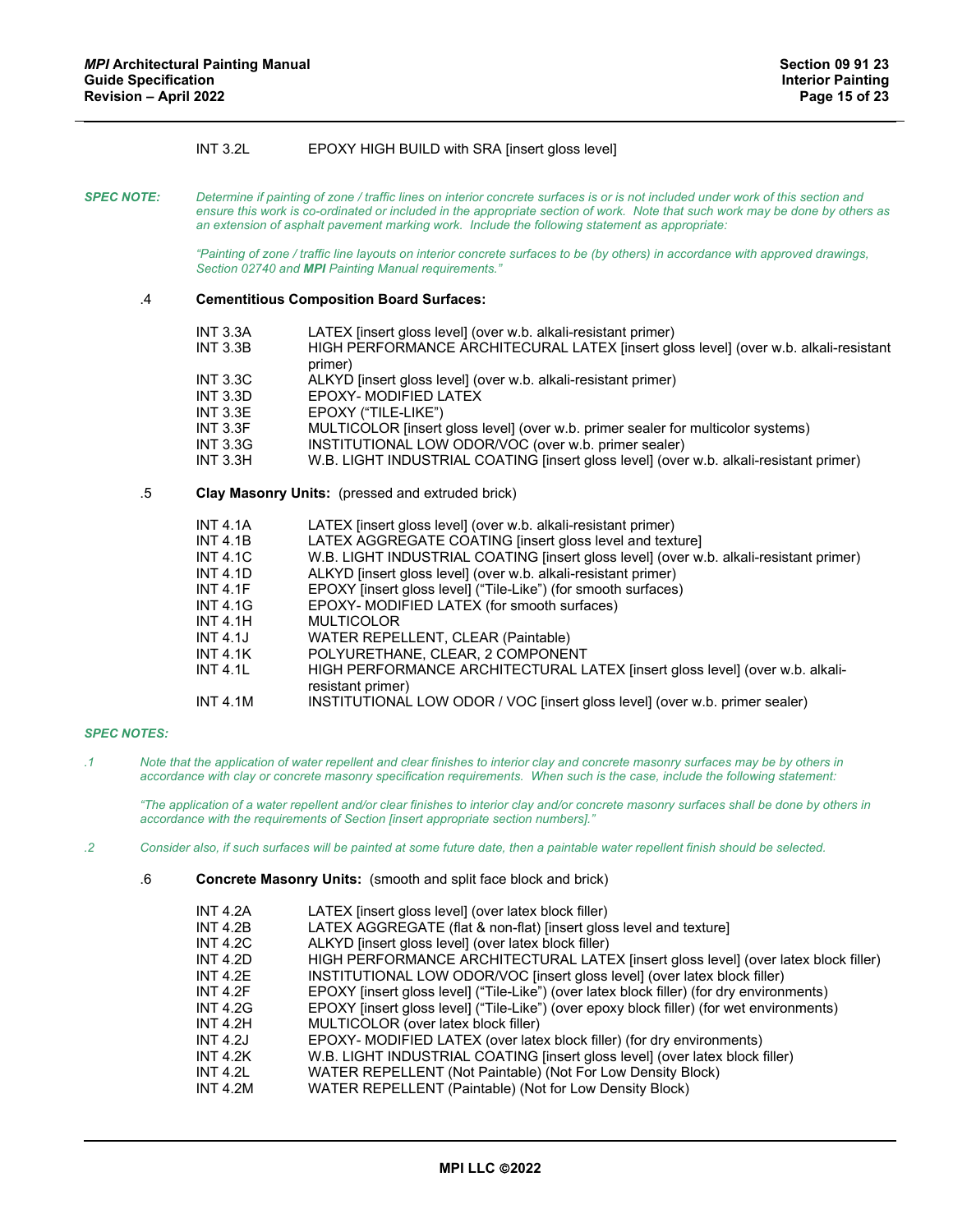|    | <b>INT 4.2N</b><br><b>INT 4.2P</b> | LATEX SEALER / ALKYD [insert gloss level] (block filler & primer)<br>HIGH PERFORMANCE ARCHITECTURAL LATEX [insert gloss level] (over w.b. alkali |
|----|------------------------------------|--------------------------------------------------------------------------------------------------------------------------------------------------|
|    |                                    | resistant primer)                                                                                                                                |
|    | <b>INT 4.2Q</b><br><b>INT 4.2R</b> | POLYURETHANE, CLEAR, 2 COMPONENT                                                                                                                 |
|    |                                    | EPOXY HIGH BUILD [insert gloss level] (over epoxy block filler)                                                                                  |
| .7 |                                    | Structural Steel and Metal Fabrications: (columns, beams, joists, etc.)                                                                          |
|    | <b>INT 5.1A</b>                    | QUICK DRY ENAMEL [insert gloss level] (over q.d. alkyd primer)                                                                                   |
|    | <b>INT 5.1B</b>                    | W.B. LIGHT INDUSTRIAL COATING [insert gloss level] (over w.b. rust-inhibitive primer)                                                            |
|    | <b>INT 5.1C</b>                    | W.B. DRY FALL [insert gloss level] (over q.d. alkyd Primer)                                                                                      |
|    | <b>INT 5.1CC</b>                   | W.B. DRY FALL [insert gloss level] (over alkyd Primer)                                                                                           |
|    | <b>INT 5.1D</b>                    | ALKYD DRY FALL [insert gloss level] (over q.d. alkyd Primer)                                                                                     |
|    | <b>INT 5.1DD</b>                   | ALKYD DRY FALL [insert gloss level] (over alkyd Primer)                                                                                          |
|    | <b>INT 5.1E</b>                    | ALKYD [insert gloss level] (over q.d. alkyd primer)                                                                                              |
|    | <b>INT 5.1EE</b>                   | ALKYD [insert gloss level] (over alkyd primer)                                                                                                   |
|    | <b>INT 5.1F</b>                    | POLYURETHANE, PIGMENTED (over epoxy primer)                                                                                                      |
|    | <b>INT 5.1G</b>                    | POLYURETHANE, PIGMENTED (over high build epoxy)                                                                                                  |
|    | <b>INT 5.1H</b>                    | POLYURETHANE, PIGMENTED (over inorganic zinc and epoxy)                                                                                          |
|    | <b>INT 5.1J</b>                    | POLYURETHANE, PIGMENTED (over epoxy zinc rich and epoxy)                                                                                         |
|    | <b>INT 5.1K</b>                    | EPOXY- MODIFIED LATEX [insert gloss level] (over w.b. rust-inhibitive primer)                                                                    |
|    | <b>INT 5.1L</b>                    | EPOXY [insert gloss level] (over epoxy primer)                                                                                                   |
|    | <b>INT 5.1LL</b>                   | EPOXY DECK COATING (over epoxy primer)                                                                                                           |
|    | <b>INT 5.1M</b>                    | ALUMINUM PAINT [insert gloss level] (over q.d. alkyd primer)                                                                                     |
|    | INT 5.1MM                          | ALUMINUM PAINT [insert gloss level] (over alkyd primer)                                                                                          |
|    | <b>INT 5.1N</b>                    | W.B. LIGHT INDUSTRIAL COATING [insert gloss level] (over epoxy primer)                                                                           |
|    | <b>INT 5.1P</b>                    | HIGH BUILD EPOXY (over epoxy zinc rich primer & high build epoxy)                                                                                |
|    | <b>INT 5.1Q</b>                    | LATEX [insert gloss level] (over q.d. alkyd primer)                                                                                              |
|    | <b>INT 5.1QQ</b>                   | LATEX [insert gloss level] (over alkyd primer)                                                                                                   |
|    | <b>INT 5.1R</b>                    | HIGH PERFORMANCE ARCHITECTURAL LATEX [insert gloss level] (over q.d. alkyd primer)                                                               |
|    | <b>INT 5.1RR</b>                   | HIGH PERFORMANCE ARCHITECTURAL LATEX [insert gloss level] (over alkyd primer)                                                                    |
|    | <b>INT 5.1S</b>                    | INSTITUTIONAL LOW ODOR / VOC [insert gloss level] (over w.b. rust-inhibitive primer)                                                             |
|    | <b>INT 5.1T</b>                    | ALKYD [insert gloss level] (over surface tolerant primer)                                                                                        |
|    | <b>INT 5.1TT</b>                   | ALKYD [insert gloss level] (over w.b. rust-inhibitive primer)                                                                                    |
|    | <b>INT 5.1U</b>                    | POLYURETHANE, PIGMENTED (over h.b. self-priming epoxy)                                                                                           |
|    | <b>INT 5.1V</b>                    | EPOXY [insert gloss level] (over h.b. self-priming epoxy)                                                                                        |
|    | <b>INT 5.1W</b>                    | ALKYD [insert gloss level] (over shop-applied q.d. Shop Primer) (for dry locations only)                                                         |
|    | INT $5.1X$                         | LATEX [insert gloss level] (over shop-applied q.d. Shop Primer) (for dry locations only)                                                         |
|    | <b>INT 5.1Y</b>                    | EPOXY HIGH BUILD-LOW GLOSS [insert gloss level] (over epoxy primer) with SRA                                                                     |
|    | <b>INT 5.1Z</b>                    | W.B. DRY FALL [insert gloss level] (over q.d. shop primer) (For dry locations only)                                                              |
|    | <b>INT 5.1ZZ</b>                   | ALKYD DRY FALL [insert gloss level] (over q.d. shop primer) (For dry locations only)                                                             |
|    | INT 5.1QDS                         | Q.D. SHOP PAINT (Do Not Paint)                                                                                                                   |
|    |                                    |                                                                                                                                                  |

*SPEC NOTE: Refer to Spec Notes - Painting Systems in regard to type and compatibility of primers for structural steel and miscellaneous metals.*

.8 **Steel - High Heat:** (boilers, furnaces, heat exchangers, breeching, pipes, flues, stacks, etc., with temperature range as noted)

| INT 5.2A | HEAT RESISTANT ENAMEL - MAXIMUM 400°F (205°C)             |
|----------|-----------------------------------------------------------|
| INT 5.2B | HEAT RESISTANT ENAMEL, ALUMINUM - MAXIMUM 800° F (427° C) |
| INT 5.2C | INORGANIC ZINC RICH COATING - MAXIMUM 750° F (400° C)     |
| INT 5.2D | HIGH HEAT RESISTANT COATING - MAXIMUM 1100° F (593° C)    |

.9 **Galvanized Metal:** (doors, frames, railings, misc. steel, pipes, overhead decking, ducts, etc.)

| <b>INT 5.3D</b> | EPOXY [insert gloss level] (over epoxy primer)                                   |
|-----------------|----------------------------------------------------------------------------------|
| <b>INT 5.3H</b> | W.B. DRY FALL [insert gloss level] (Low Contact /Traffic)                        |
| INT 5.3J        | LATEX (insert gloss level) (over w.b. galvanized primer)                         |
| <b>INT 5.3K</b> | W.B. LIGHT INDUSTRIAL COATING [insert gloss level] (over w.b. galvanized primer) |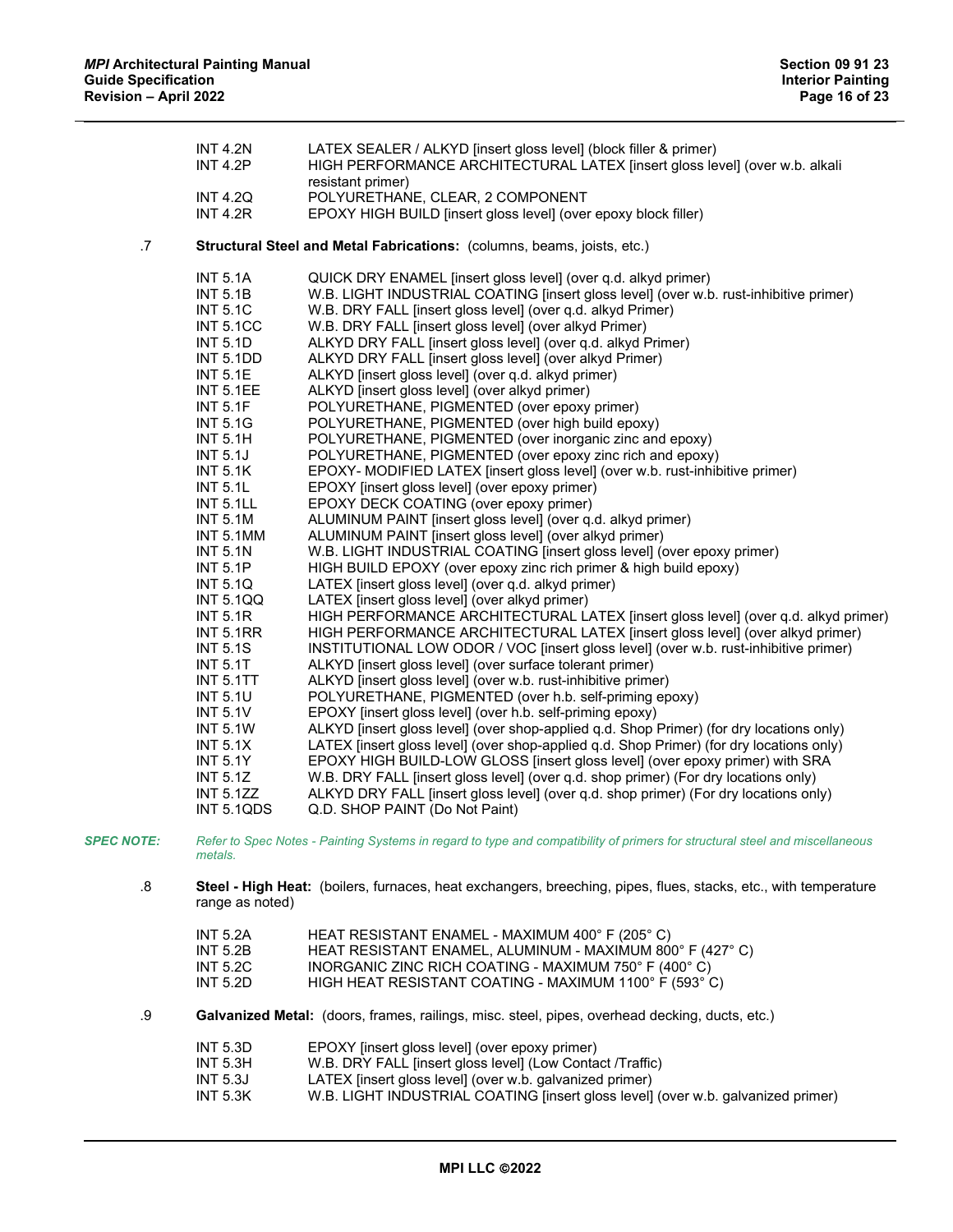| INT $5.3L$<br><b>INT 5.3M</b> | ALKYD [insert gloss level] (over w.b. galvanized primer)<br>HIGH PERFORMANCE ARCHITECTURAL LATEX [insert gloss level] (over w.b. galvanized<br>primer) |
|-------------------------------|--------------------------------------------------------------------------------------------------------------------------------------------------------|
| <b>INT 5.3N</b>               | INSTITUTIONAL LOW ODOR / VOC [insert gloss level] (over w.b. galvanized primer)                                                                        |
| INT $5.3P$                    | ALKYD DRY FALL [insert gloss level] (over w.b. galvanized primer) (Low Contact /Traffic)                                                               |
| INT 5.3Q                      | ALUMINUM PAINT (over w.b. galvanized primer)                                                                                                           |

# *SPEC NOTES:*

- *.1 Particular attention should be paid to the durability of zinc coated surfaces on interior high contact / high traffic areas such as doors, frames, railings, misc. steel, etc. Do not use a dry fall finish (INT 5.3F or INT 5.3H) in these areas.*
- *.2 High contact/traffic areas to include doors, frames, railings, misc. steel, pipes, etc.*
- *.3 Low contact/traffic areas to include overhead decking, ducts, pipes, gutters, flashing, misc. steel, etc.*

## .10 **Aluminum:** (unanodized)

| <b>INT 5.4A</b>               | ALKYD [insert gloss level]                                                                                                                                                         |
|-------------------------------|------------------------------------------------------------------------------------------------------------------------------------------------------------------------------------|
| <b>INT 5.4B</b>               | EPOXY [insert gloss level] (over vinyl wash primer)                                                                                                                                |
| <b>INT 5.4C</b>               | POLYURETHANE, PIGMENTED (over vinyl wash primer)                                                                                                                                   |
| <b>INT 5.4D</b>               | ALUMINUM PAINT (exposed aluminum) (over vinyl wash primer)                                                                                                                         |
| <b>INT 5.4E</b><br>INT $5.4F$ | W.B. LIGHT INDUSTRIAL COATING [insert gloss level] (over q.d. primer for aluminum)<br>HIGH PERFORMANCE ARCHITECTURAL LATEX [insert gloss level] (over q.d. primer for<br>aluminum) |
| <b>INT 5.4G</b>               | INSTITUTIONAL LOW ODOR / VOC [insert gloss level] (over q.d. primer for aluminum)                                                                                                  |
| <b>INT 5.4H</b>               | LATEX [insert gloss level] (over q.d. primer for aluminum)                                                                                                                         |
| <b>INT 5.4J</b>               | ALKYD [insert gloss level] (over q.d. primer for aluminum)                                                                                                                         |
| <b>INT 5.4K</b>               | EPOXY [insert gloss level] (over epoxy primer)                                                                                                                                     |

## .11 **Copper:**

| <b>INT 5.5A</b> | ALKYD finsert gloss level (over vinyl was primer)                                  |
|-----------------|------------------------------------------------------------------------------------|
| INT 5.5B        | EPOXY [insert gloss level] (over epoxy primer)                                     |
| INT 5.5C        | POLYURETHANE, PIGMENTED (over vinyl was primer)                                    |
| INT 5.5D        | ALUMINUM PAINT (over vinyl was primer)                                             |
| INT 5.5E        | W.B. LIGHT INDUSTRIAL COATING [insert gloss level] (over q.d. primer for aluminum) |
| <b>INT 5.5F</b> | HIGH PERFORMANCE ARCHITECTURAL LATEX [insert gloss level] (over q.d. primer for    |
|                 | aluminum)                                                                          |
| INT 5.5G        | INSTITUTIONAL LOW ODOR / VOC [insert gloss level] (over q.d. primer for aluminum)  |
| INT 5.5H        | LATEX [insert gloss level] (over q.d. primer for aluminum)                         |

## .12 **Stainless Steel:** (unpolished)

| <b>INT 5.6A</b> | W.B. LIGHT INDUSTRIAL COATING [insert gloss level] (over s.b. bonding primer)      |
|-----------------|------------------------------------------------------------------------------------|
| INT 5.6B        | ALKYD [insert gloss level] (over vinyl wash primer)                                |
| INT 5.6C        | EPOXY [insert gloss level] (over epoxy primer)                                     |
| INT 5.6D        | POLYURETHANE, PIGMENTED (over vinyl wash primer)                                   |
| INT 5.6E        | ALUMINUM PAINT (over vinyl wash primer)                                            |
| INT 5.6F        | W.B. LIGHT INDUSTRIAL COATING [insert gloss level] (over q.d. primer for aluminum) |
| INT 5.6G        | HIGH PERFORMANCE ARCHITECTURAL LATEX [insert gloss level] (over s.b. bonding       |
| INT 5.6H        | primer)<br>LATEX (insert gloss level) (over s.b. bonding primer)                   |

# .13 **Glue Laminated Beams and Columns:**

| <b>INT 6.1A</b> | LATEX (insert gloss level) (over alkyd primer)                                 |
|-----------------|--------------------------------------------------------------------------------|
| INT $6.1B$      | ALKYD [insert gloss level] (over alkyd primer)                                 |
| INT 6.1C        | ALKYD VARNISH [insert gloss level] (over alkyd sanding sealer factory applied) |
| INT $6.1D$      | POLYURETHANE VARNISH [insert gloss level] (over factory applied polyurethane)  |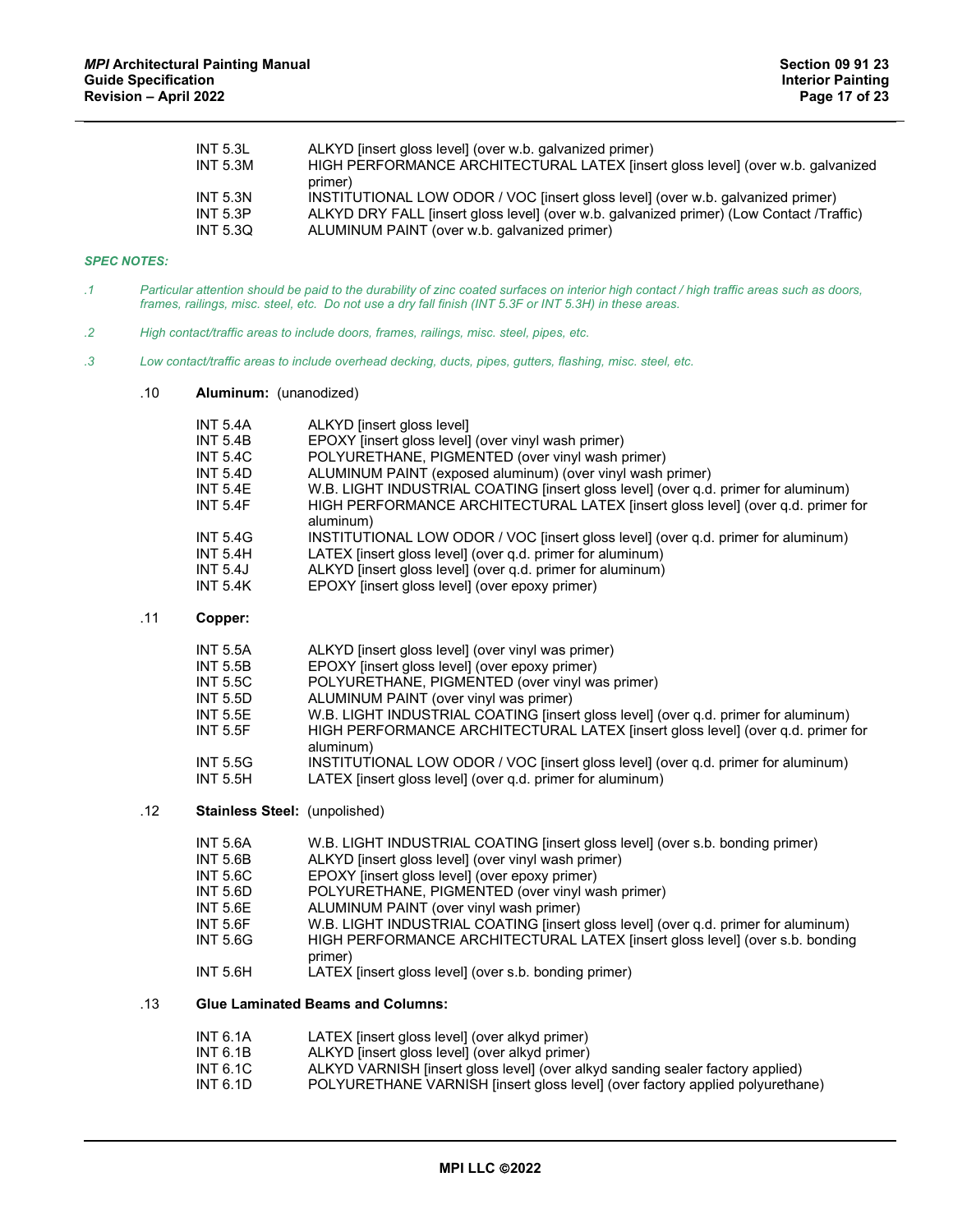|     | <b>INT 6.1E</b>  | POLYURETHANE, PIGMENTED                                                                  |
|-----|------------------|------------------------------------------------------------------------------------------|
|     | INT $6.1F$       | W.B. VARNISH, CLEAR [insert gloss level]                                                 |
|     | <b>INT 6.1G</b>  | SEMI-TRANSPARENT STAIN, S.B.                                                             |
|     | <b>INT 6.1GG</b> | SEMI-TRANSPARENT STAIN, W.B.                                                             |
|     | INT 6.1H         |                                                                                          |
|     |                  | ALKYD SOLID COLOR STAIN                                                                  |
|     | <b>INT 6.1J</b>  | POLYURETHANE VARNISH [insert gloss level] (over s.b. stain)                              |
|     | <b>INT 6.1K</b>  | ALKYD VARNISH [insert gloss level] (over s.b. stain)                                     |
|     | <b>INT 6.1L</b>  | EPOXY [insert gloss level]                                                               |
|     | <b>INT 6.1M</b>  | LATEX [insert gloss level] (over Latex Wood Primer)                                      |
|     | <b>INT 6.1N</b>  | HIGH PERFORMANCE ARCHITECTURAL LATEX [insert gloss level] (over Latex Wood               |
|     |                  | Primer)                                                                                  |
|     | <b>INT 6.1P</b>  | ALKYD VARNISH [insert gloss level] (over stain & sealer)                                 |
|     | <b>INT 6.1Q</b>  | INSTITUTIONAL LOW ODOR / VOC [insert gloss level] (over Latex Wood Primer)               |
|     | INT 6.1R         | W.B. VARNISH, CLEAR [insert gloss level] (over s.b. stain)                               |
|     | <b>INT 6.1RR</b> | W.B. VARNISH, CLEAR [insert gloss level] (over w.b. stain)                               |
|     | <b>INT 6.1S</b>  | POLYURETHANE, CLEAR, MOISTURE CURED [insert gloss level] (over s.b. stain)               |
|     | <b>INT 6.1T</b>  | LATEX SOLID COLOR STAIN (over alkyd/oil primer)                                          |
|     | <b>INT 6.1U</b>  | FIRE RETARDANT, PIGMENTED, S.B. [insert gloss level]                                     |
|     | <b>INT 6.1UU</b> | FIRE RETARDANT, PIGMENTED, W.B. [insert gloss level]                                     |
|     | INT $6.1V$       | FIRE RETARDANT, CLEAR, S.B. [insert gloss level]                                         |
|     | <b>INT 6.1VV</b> | FIRE RETARDANT, CLEAR, S.B TOPCOAT [insert gloss level]                                  |
|     | <b>INT 6.1W</b>  | POLYURETHANE, CLEAR, 2 COMPONENT`                                                        |
|     |                  |                                                                                          |
|     |                  |                                                                                          |
| .14 |                  | Dimension Lumber: (columns, beams, exposed joists, underside of decking, etc.)           |
|     | <b>INT 6.2A</b>  | LATEX [insert gloss level] (over alkyd primer)                                           |
|     | <b>INT 6.2B</b>  | HIGH PERFORMANCE ARCHITECTURAL LATEX [insert gloss level] (over alkyd primer)            |
|     | <b>INT 6.2C</b>  | ALKYD [insert gloss level] (over alkyd primer)                                           |
|     | <b>INT 6.2D</b>  | LATEX [insert gloss level] (over Latex Wood Primer)                                      |
|     |                  |                                                                                          |
|     | <b>INT 6.2E</b>  | MULTICOLOR (over alkyd primer)                                                           |
|     | <b>INT 6.2F</b>  | FIRE RETARDANT, PIGMENTED, S.B. [insert gloss level]                                     |
|     | INT 6.2FF        | FIRE RETARDANT, PIGMENTED, W.B. [insert gloss level]                                     |
|     | <b>INT 6.2G</b>  | FIRE RETARDANT, CLEAR, S.B. [insert gloss level]                                         |
|     | <b>INT 6.2GG</b> | FIRE RETARDANT, CLEAR, W.B. [insert gloss level]                                         |
|     | <b>INT 6.2H</b>  | POLYURETHANE VARNISH [insert gloss level]                                                |
|     | <b>INT 6.2J</b>  | POLYURETHANE VARNISH [insert gloss level] (over stain)                                   |
|     | <b>INT 6.2K</b>  | ALKYD VARNISH [insert gloss level] (over s.b. stain & sanding sealer)                    |
|     | <b>INT 6.2L</b>  | INSTITUTIONAL LOW ODOR / VOC [insert gloss level] (over Latex Wood Primer)               |
|     | <b>INT 6.2M</b>  | W.B. VARNISH, CLEAR [insert gloss level] (over s.b. Stain)                               |
|     | INT 6.2MM        | W.B. VARNISH, CLEAR [insert gloss level] (over w.b. Stain)                               |
|     | <b>INT 6.2N</b>  | POLYURETHANE, CLEAR, MOISTURE CURED [insert gloss level] (over s.b. stain)               |
|     | INT 6.2P         | ALKYD VARNISH [insert gloss level] (over sanding sealer)                                 |
|     | <b>INT 6.2Q</b>  | POLYURETHANE, CLEAR, 2 COMPONENT                                                         |
| .15 |                  | <b>Dressed Lumber:</b> (including doors, door and window frames, casings, molding, etc.) |
|     |                  |                                                                                          |
|     | <b>INT 6.3A</b>  | HIGH PERFORMANCE ARCHITECTURAL LATEX [insert gloss level] (over Latex Wood<br>Primer)    |
|     | <b>INT 6.3B</b>  | ALKYD [insert gloss level] (over alkyd primer)                                           |
|     | INT 6.3BB        | ALKYD W.B. [insert gloss level] (over Latex Wood Primer)                                 |
|     | <b>INT 6.3C</b>  | SEMI-TRANSPARENT STAIN, S.B. (Not for Doors)                                             |
|     | <b>INT 6.3CC</b> | SEMI-TRANSPARENT STAIN, W.B. (Not for Doors)                                             |
|     | <b>INT 6.3D</b>  | ALKYD VARNISH [insert gloss level] (over s.b. stain)                                     |
|     | INT 6.3DD        | ALKYD VARNISH [insert gloss level] (over w.b. stain)                                     |
|     | <b>INT 6.3E</b>  | POLYURETHANE VARNISH [insert gloss level] (over s.b. stain)                              |
|     | INT 6.3EE        | POLYURETHANE VARNISH [insert gloss level] (over w.b. stain)                              |
|     | <b>INT 6.3F</b>  | LACQUER [insert gloss level] (over s.b.stain)                                            |
|     | <b>INT 6.3G</b>  | LACQUER, PIGMENTED [insert gloss level] (over laquer sanding sealer)                     |
|     |                  |                                                                                          |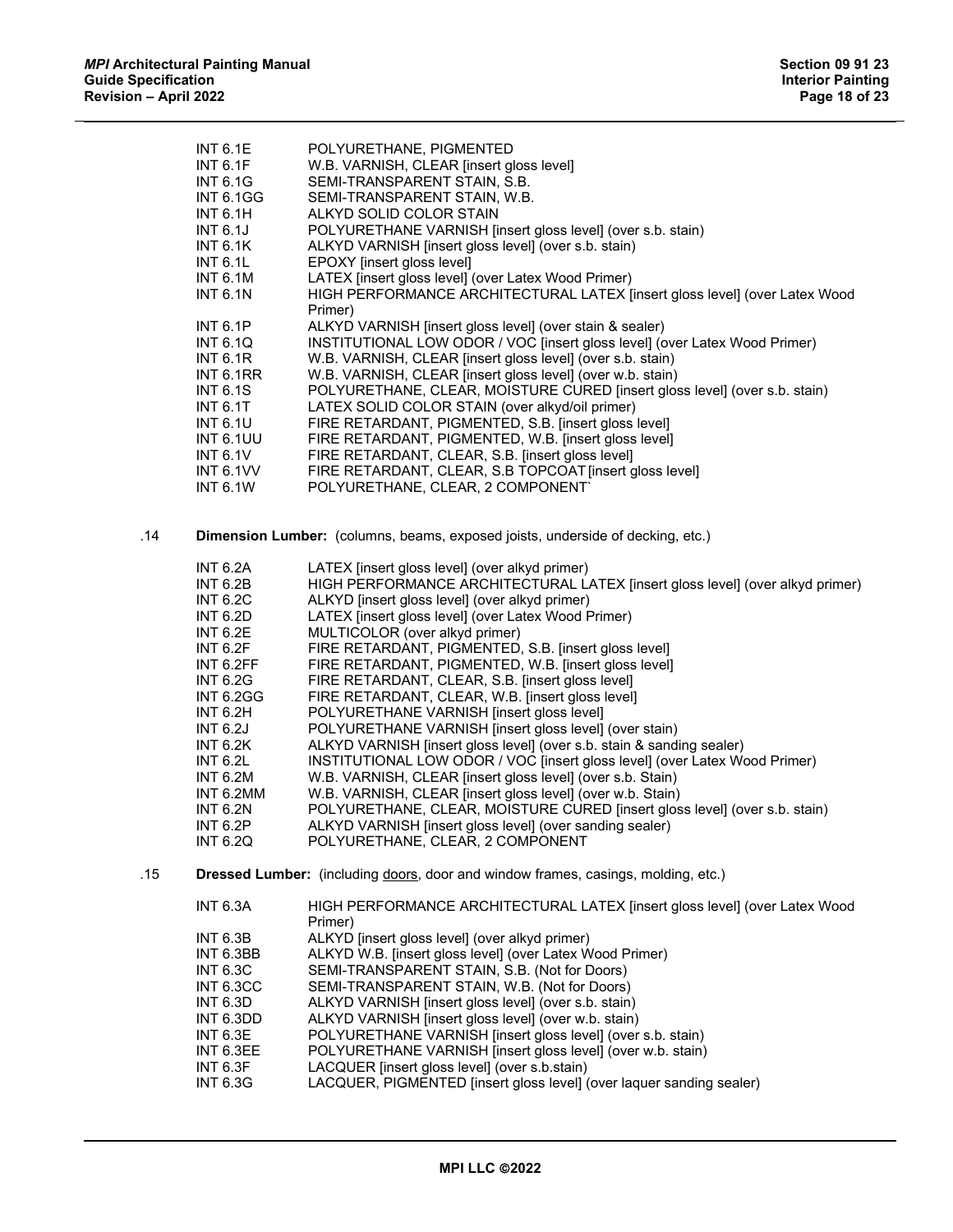|     | <b>INT 6.3H</b>  | LACQUER, CLEAR [insert gloss level] (over laquer sanding sealer)                 |
|-----|------------------|----------------------------------------------------------------------------------|
|     | <b>INT 6.3J</b>  | ALKYD VARNISH [insert gloss level] (over shellac or alkyd sanding sealer)        |
|     | <b>INT 6.3JJ</b> | ALKYD VARNISH [insert gloss level] (over shellac or alkyd sanding sealer)        |
|     | <b>INT 6.3K</b>  | POLYURETHANE VARNISH [insert gloss level]                                        |
|     | <b>INT 6.3L</b>  | EPOXY [insert gloss level]                                                       |
|     | <b>INT 6.3M</b>  | <b>DANISH OIL</b>                                                                |
|     | <b>INT 6.3N</b>  | MULTICOLOR (over alkyd primer sealer-tinted)                                     |
|     | <b>INT 6.3P</b>  | W.B. LIGHT INDUSTRIAL COATING [insert gloss level] (over alkyd primer sealer)    |
|     | <b>INT 6.3Q</b>  | W.B. VARNISH, CLEAR [insert gloss level]                                         |
|     | <b>INT 6.3R</b>  | FIRE RETARDANT, PIGMENTED, S.B. [insert gloss level]                             |
|     |                  | FIRE RETARDANT, PIGMENTED, W.B. [insert gloss level]                             |
|     | INT 6.3RR        |                                                                                  |
|     | <b>INT 6.3S</b>  | FIRE RETARDANT, CLEAR, S.B. [insert gloss level]                                 |
|     | <b>INT 6.3SS</b> | FIRE RETARDANT, CLEAR, TOPCOAT, S.B. [insert gloss level]                        |
|     | <b>INT 6.3T</b>  | LATEX [insert gloss level] (over Latex Wood Primer)                              |
|     | <b>INT 6.3U</b>  | LATEX [insert gloss level] (over alkyd primer sealer)                            |
|     | <b>INT 6.3V</b>  | INSTITUTIONAL LOW ODOR / VOC [insert gloss level] (over Latex Wood Primer)       |
|     | <b>INT 6.3W</b>  | W.B. VARNISH, CLEAR [insert gloss level] (over s.b. stain)                       |
|     | INT 6.3WW        | W.B. VARNISH, CLEAR [insert gloss level] (over w.b. stain)                       |
|     | INT 6.3X         | POLYURETHANE, CLEAR, MOISTURE CURED [insert gloss level]                         |
|     | <b>INT 6.3Y</b>  | POLYURETHANE, CLEAR, MOISTURE CURED [insert gloss level] (over s.b. stain)       |
|     | <b>INT 6.3Z</b>  | POLYURETHANE, CLEAR, 2 COMPONENT                                                 |
|     |                  |                                                                                  |
| .16 |                  | Wood Paneling and Casework: (partitions, panels, shelving, millwork, etc.)       |
|     |                  |                                                                                  |
|     | <b>NT 6.4A</b>   | LATEX [insert gloss level] (over alkyd primer sealer)                            |
|     | <b>INT 6.4B</b>  | ALKYD [insert gloss level] (over alkyd primer sealer)                            |
|     | INT 6.4BB        | ALKYD [insert gloss level] (over alkyd primer sealer)                            |
|     | <b>INT 6.4C</b>  | SEMI-TRANSPARENT STAIN, S.B.                                                     |
|     | INT 6.4CC        | SEMI-TRANSPARENT STAIN, W.B.                                                     |
|     | <b>INT 6.4D</b>  | ALKYD VARNISH [insert gloss level] (over s.b. stain and shellac)                 |
|     | INT 6.4DD        | ALKYD VARNISH [insert gloss level] (over s.b. stain and sanding sealer)          |
|     | <b>INT 6.4E</b>  | POLYURETHANE VARNISH [insert gloss level] (over s.b. stain)                      |
|     | <b>INT 6.4F</b>  | LACQUER [insert gloss level] (over s.b. stain)                                   |
|     | <b>INT 6.4G</b>  | ALKYD VARNISH [insert gloss level] (over shellac)                                |
|     | <b>INT 6.4GG</b> | ALKYD VARNISH [insert gloss level] (over sanding sealer)                         |
|     | <b>INT 6.4H</b>  | LACQUER, PIGMENTED [insert gloss level] (over lacquer sanding sealer)            |
|     | <b>INT 6.4J</b>  | POLYURETHANE VARNISH [insert gloss level]                                        |
|     | <b>INT 6.4K</b>  | <b>DANISH OIL</b>                                                                |
|     | INT 6.4L         | MULTICOLOR (over alkyd primer sealer)                                            |
|     | <b>INT 6.4M</b>  | W.B. VARNISH, CLEAR [insert gloss level]                                         |
|     | <b>INT 6.4N</b>  | W.B. LIGHT INDUSTRIAL COATING [insert gloss level] (over alkyd primer sealer)    |
|     | <b>INT 6.4P</b>  | FIRE RETARDANT, PIGMENTED, S.B. [insert gloss level]                             |
|     | INT 6.4PP        | FIRE RETARDANT, PIGMENTED, W.B. [insert gloss level]                             |
|     | <b>INT 6.4Q</b>  | FIRE RETARDANT, CLEAR, S.B. [insert gloss level]                                 |
|     | <b>INT 6.4QQ</b> | FIRE RETARDANT, CLEAR, S.B. TOPCOAT [insert gloss level]                         |
|     |                  | LATEX (over Latex Wood Primer) [insert gloss level]                              |
|     | <b>INT 6.4R</b>  | HIGH PERFORMANCE ARCHITECTURAL LATEX [insert gloss level] (over Latex Wood       |
|     | <b>INT 6.4S</b>  | Primer)                                                                          |
|     | <b>INT 6.4T</b>  | INSTITUTIONAL LOW ODOR / VOC [insert gloss level] (over Latex Wood Primer)       |
|     | <b>INT 6.4U</b>  | W.B. VARNISH, CLEAR [insert gloss level] (over s.b. stain)                       |
|     | <b>INT 6.4UU</b> | W.B. VARNISH, CLEAR [insert gloss level] (over w.b. stain)                       |
|     | <b>INT 6.4V</b>  | POLYURETHANE, CLEAR, MOISTURE CURED [insert gloss level] (over s.b. stain)       |
|     | <b>INT 6.4W</b>  | LACQUER [insert gloss level] (over s.b. stain & lacquer sanding sealer)          |
|     | <b>INT 6.4X</b>  | LACQUER, PIGMENTED [insert gloss level] (over lacquer sanding sealer, pigmented) |
|     | <b>INT 6.4Y</b>  | LACQUER, CLEAR [insert gloss level] (over lacquer sanding sealer, clear)         |
|     |                  |                                                                                  |

.17 **Wood Floors and Stairs:** (including hardwood flooring, etc.) *(SRA optional for all systems)*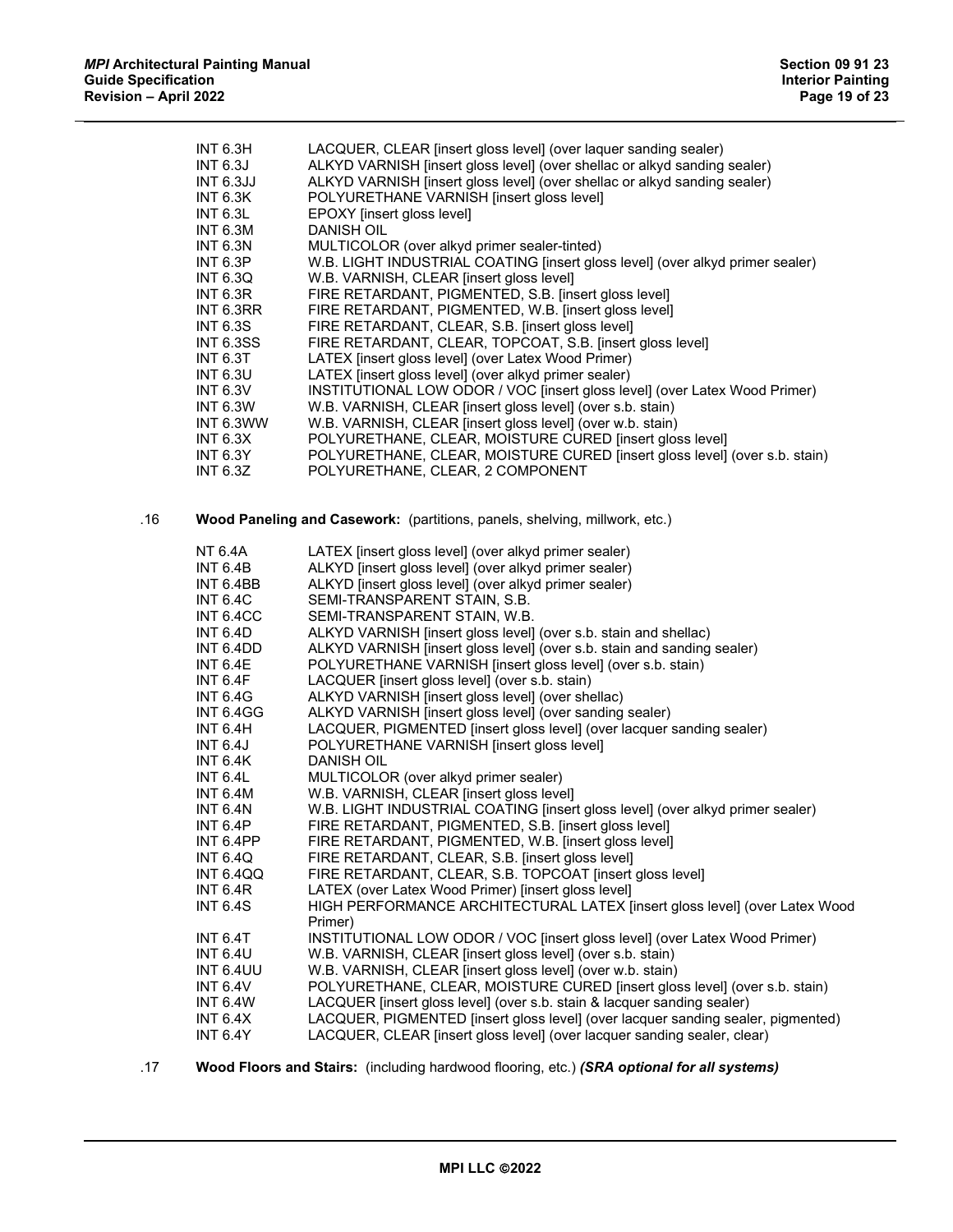|                   | <b>INT 6.5A</b><br><b>INT 6.5B</b><br><b>INT 6.5C</b><br><b>INT 6.5E</b><br><b>INT 6.5F</b><br><b>INT 6.5G</b><br><b>INT 6.5J</b><br><b>INT 6.5K</b><br><b>INT 6.5M</b>                                                                                | ALKYD FLOOR ENAMEL [insert gloss level]<br>POLYURETHANE VARNISH (over s.b. stain)<br>POLYURETHANE VARNISH<br>ALKYD GAME LINE MARKING<br>EPOXY GAME LINE MARKING [insert gloss level]<br>LATEX PORCH & FLOOR ENAMEL [insert gloss level] (over alkyd primer sealer)<br>POLYURETHANE, MOISTURE CURED (over s.b. stain)<br>POLYURETHANE, MOISTURE CURED<br>POLYURETHANE, CLEAR, 2 COMPONENT                                                                                                                                                                                                                                                                                                                                                                                                                                                                          |
|-------------------|--------------------------------------------------------------------------------------------------------------------------------------------------------------------------------------------------------------------------------------------------------|-------------------------------------------------------------------------------------------------------------------------------------------------------------------------------------------------------------------------------------------------------------------------------------------------------------------------------------------------------------------------------------------------------------------------------------------------------------------------------------------------------------------------------------------------------------------------------------------------------------------------------------------------------------------------------------------------------------------------------------------------------------------------------------------------------------------------------------------------------------------|
| <b>SPEC NOTE:</b> |                                                                                                                                                                                                                                                        | Painting of interior game line layouts is usually by others in accordance with gymnasium hardwood flooring specification<br>requirements. When not included under work of this section add the following:                                                                                                                                                                                                                                                                                                                                                                                                                                                                                                                                                                                                                                                         |
|                   |                                                                                                                                                                                                                                                        | "Painting of interior game line layouts to be by others in accordance with requirements of Section [09640]."                                                                                                                                                                                                                                                                                                                                                                                                                                                                                                                                                                                                                                                                                                                                                      |
| .18               |                                                                                                                                                                                                                                                        | <b>Wood Shingles and Shakes: (wall covering)</b>                                                                                                                                                                                                                                                                                                                                                                                                                                                                                                                                                                                                                                                                                                                                                                                                                  |
|                   | <b>INT 6.6A</b><br><b>INT 6.6B</b><br><b>INT 6.6C</b><br><b>INT 6.6D</b><br><b>INT 6.6E</b><br><b>INT 6.6F</b><br><b>INT 6.6G</b><br><b>INT 6.6GG</b><br><b>INT 6.6H</b><br>INT 6.6HH                                                                  | LATEX [insert gloss level] (over alkyd primer)<br>ALKYD [insert gloss level] (over alkyd primer)<br>SEMI-TRANSPARENT STAIN, S.B.<br>ALKYD SOLID COLOR STAIN<br>LATEX SOLID COLOR STAIN [insert gloss level] (over Latex Wood Primer)<br>LATEX [insert gloss level] (over Latex Wood Primer)<br>FIRE RETARDANT, PIGMENTED. S.B. [insert gloss level]<br>FIRE RETARDANT, PIGMENTED. W.B. [insert gloss level]<br>FIRE RETARDANT, CLEAR, S.B. [insert gloss level]<br>FIRE RETARDANT, CLEAR, S.B. TOPCOAT [insert gloss level]                                                                                                                                                                                                                                                                                                                                       |
| .19               |                                                                                                                                                                                                                                                        | Fiberglass: (panels, trims, fabrications, etc.)                                                                                                                                                                                                                                                                                                                                                                                                                                                                                                                                                                                                                                                                                                                                                                                                                   |
|                   | <b>INT 6.7A</b><br>INT 6.7AA<br><b>INT 6.7B</b><br>INT 6.7BB<br><b>INT 6.7C</b><br><b>INT 6.7CC</b><br><b>INT 6.7D</b><br><b>INT 6.7E</b><br><b>INT 6.7F</b><br><b>INT 6.7G</b><br><b>INT 6.7GG</b><br><b>INT 6.7H</b><br>INT 6.7HH<br><b>INT 6.7J</b> | LATEX [insert gloss level] (over s.b. bonding primer)<br>LATEX [insert gloss level] (over w.b. bonding primer)<br>ALKYD [insert gloss level] (over s.b. bonding primer)<br>ALKYD [insert gloss level] (over w.b. bonding primer)<br>w.b. LIGHT INDUSTRIAL COATING [insert gloss level] (over s.b. bonding primer)<br>w.b. LIGHT INDUSTRIAL COATING [insert gloss level] (over w.b. bonding primer)<br>EPOXY [insert gloss level]<br>POLYURETHANE, PIGMENTED<br>EPOXY- MODIFIED LATEX [insert gloss level]<br>MULTICOLOR (over s.b. bonding primer)<br>MULTICOLOR (over w.b. bonding primer)<br>HIGH PERFORMANCE ARCHITECTURAL LATEX [insert gloss level] (over s.b. bonding<br>primer)<br>HIGH PERFORMANCE ARCHITECTURAL LATEX [insert gloss level] (over w.b. bonding<br>primer)<br>INSTITUTIONAL LOW ODOR / VOC [insert gloss level] (over w.b. bonding primer) |
| .20               |                                                                                                                                                                                                                                                        | Plastic: (lumber, panels, trims, fabrications, vinyl wall covering, PVA / PVC materials, etc.)                                                                                                                                                                                                                                                                                                                                                                                                                                                                                                                                                                                                                                                                                                                                                                    |
|                   | <b>INT 6.8A</b>                                                                                                                                                                                                                                        | HIGH PERFORMANCE ARCHITECTURAL LATEX [insert gloss level] (over s.b. bonding<br>primer)                                                                                                                                                                                                                                                                                                                                                                                                                                                                                                                                                                                                                                                                                                                                                                           |
|                   | INT 6.8AA                                                                                                                                                                                                                                              | HIGH PERFORMANCE ARCHITECTURAL LATEX [insert gloss level] (over w.b. bonding<br>primer)                                                                                                                                                                                                                                                                                                                                                                                                                                                                                                                                                                                                                                                                                                                                                                           |
|                   | <b>INT 6.8B</b><br><b>INT 6.8C</b><br>INT 6.8CC<br><b>INT 6.8D</b><br><b>INT 6.8E</b><br>INT 6.8EE<br>INT 6.8F                                                                                                                                         | ALKYD [insert gloss level] (over s.b. bonding primer)<br>W.B. LIGHT INDUSTRIAL COATING [insert gloss level] (over s.b. bonding primer)<br>W.B. LIGHT INDUSTRIAL COATING [insert gloss level] (over w.b. bonding primer)<br>MULTICOLOR (over s.b. bonding primer)<br>LATEX [insert gloss level] (over s.b. bonding primer)<br>LATEX [insert gloss level] (over w.b. bonding primer)<br>INSTITUTIONAL LOW ODOR / VOC [insert gloss level] (over w.b. bonding primer)                                                                                                                                                                                                                                                                                                                                                                                                |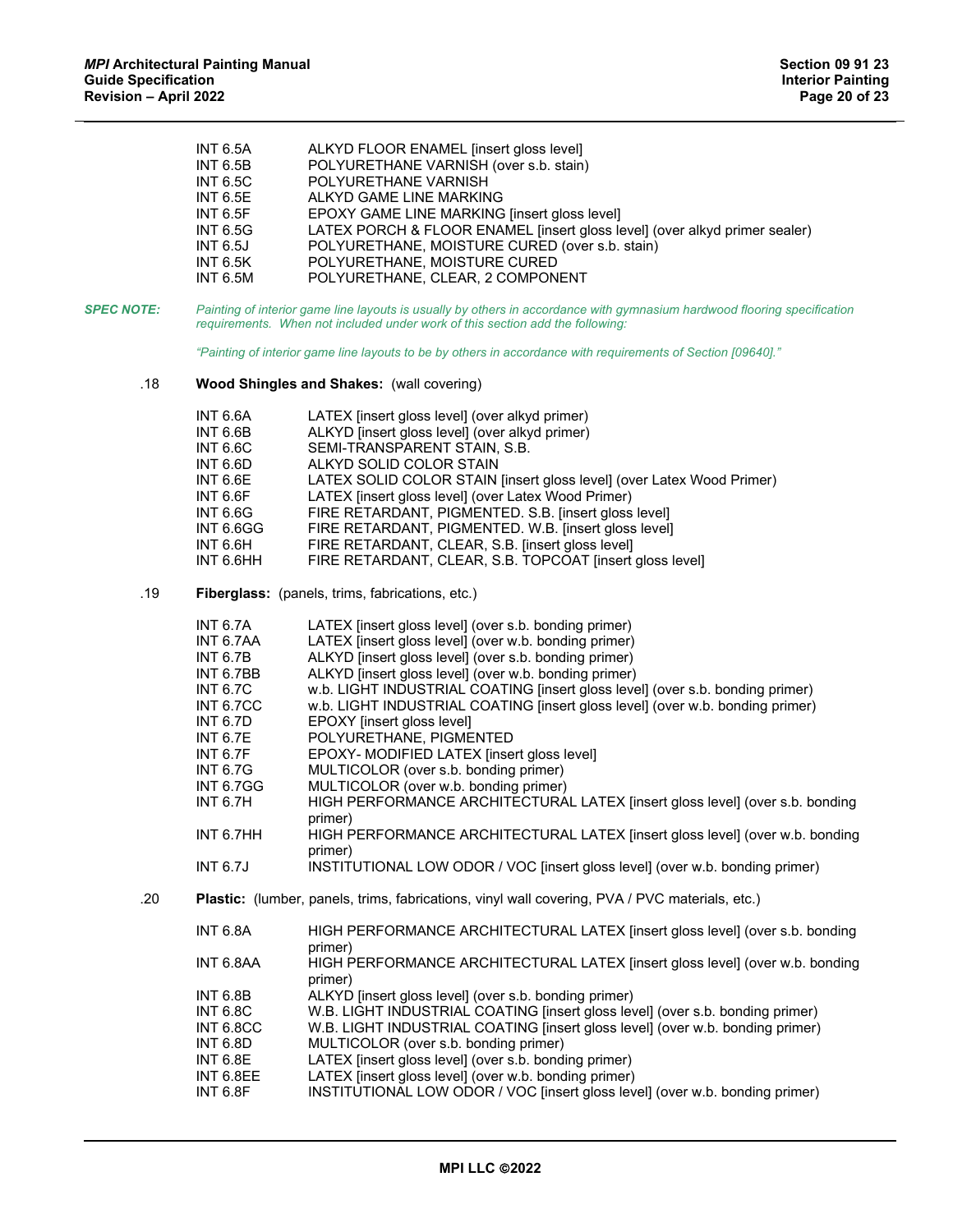## .21 **Spray Textured Surfaces:** (ceilings)

|     | <b>INT 9.1A</b>  | LATEX. FLAT                                                                                                    |
|-----|------------------|----------------------------------------------------------------------------------------------------------------|
|     | <b>INT 9.1B</b>  | LATEX [insert gloss level] (over alkyd sealer)                                                                 |
|     | <b>INT 9.1C</b>  | ALKYD. FLAT                                                                                                    |
|     | <b>INT 9.1D</b>  | ALKYD [insert gloss level] (over alkyd sealer)                                                                 |
|     | <b>INT 9.1E</b>  | LATEX [insert gloss level]                                                                                     |
| .22 |                  | Plaster and Gypsum Board: (gypsum wallboard, drywall, "sheet rock type material", etc., and textured finishes) |
|     | <b>INT 9.2A</b>  | LATEX [insert gloss level] (over Latex Primer / sealer)                                                        |
|     | <b>INT 9.2B</b>  | HIGH PERFORMANCE ARCHITECTURAL LATEX [insert gloss level] (over Latex Primer /<br>sealer)                      |
|     | <b>INT 9.2C</b>  | ALKYD [insert gloss level] (over Latex Primer / sealer)                                                        |
|     | <b>INT 9.2CC</b> | ALKYD, W.B. [insert gloss level]                                                                               |
|     | <b>INT 9.2E</b>  | EPOXY [insert gloss level] ("Tile LIKE") (over Latex Primer /sealer)                                           |
|     | <b>INT 9.2F</b>  | EPOXY- MODIFIED LATEX [insert gloss level] (over Latex Primer / sealer)                                        |
|     | <b>INT 9.2G</b>  | MULTICOLOR (over primer sealer for multi-color systems)                                                        |
|     | <b>INT 9.2H</b>  | FIRE RETARDANT COATING (Clear)                                                                                 |
|     | INT 9.2HH        | FIRE RETARDANT COATING (Pigmented)                                                                             |
|     | <b>INT 9.2J</b>  | W.B. FIRE RETARDANT COATING                                                                                    |
|     | <b>INT 9.2K</b>  | LATEX [insert gloss level] (over alkyd primer sealer) (For Plaster, Only)                                      |
|     | <b>INT 9.2L</b>  | W.B. LIGHT INDUSTRIAL COATING [insert gloss level] (over Latex Primer / sealer)                                |
|     | <b>INT 9.2M</b>  | INSTITUTIONAL LOW ODOR / VOC [insert gloss level] (over primer sealer, low odor low<br>VOC)                    |
|     | <b>INT 9.2N</b>  | EPOXY HIGH BUILD [insert gloss level] (over latex sealer)                                                      |

*SPEC NOTE: Refer to Spec Note in regard to levels of gypsum board finish and the application of a high gloss paint finish.*

# .23 **Acoustic Panels and Tiles:**

| <b>INT 9.3A</b> | LATEX. FLAT                                               |
|-----------------|-----------------------------------------------------------|
| <b>INT 9.3B</b> | LATEX [insert gloss level] (over alkyd sealer)            |
| <b>INT 9.3C</b> | ALKYD. FLAT                                               |
| INT $9.3D$      | INSTITUTIONAL LOW ODOR / VOC [insert gloss level]         |
| INT $9.3E$      | HIGH PERFORMANCE ARCHITECTURAL LATEX [insert gloss level] |

# .24 **Canvas and Cotton Coverings:**

| INT 10.1A | LATEX [insert gloss level] (over Latex Wood Primer sealer)                        |
|-----------|-----------------------------------------------------------------------------------|
| INT 10.1B | ALKYD [insert gloss level] (over Latex Wood Primer sealer)                        |
| INT 10.1C | ALUMINUM PAINT (over Latex Wood Primer sealer)                                    |
| INT 10.1D | INSTITUTIONAL LOW ODOR / VOC [insert gloss level] (over Latex Wood Primer sealer) |

.25 **Bituminous Coated Surfaces:** (cast iron pipe, concrete, etc.)

| <b>INT 10.2A</b> | LATEX [insert gloss level] (over w.b. rust-inhibitive primer) |
|------------------|---------------------------------------------------------------|
| INT 10.2B        | ALKYD [insert gloss level] (over w.b. rust-inhibitive primer) |
| INT 10.2C        | ALUMINUM PAINT (over w.b. rust-inhibitive primer)             |

# *SPEC NOTE: When not included under work of this section include the following:*

.26 Painting of interior game line layouts with colors as noted on approved game line layout drawing on interior resilient [gymnasium] flooring to be by others in accordance with [insert specification Section] [*MPI* Painting Manual requirements].

# **3.6 Mechanical / Electrical Equipment and Related Surfaces:**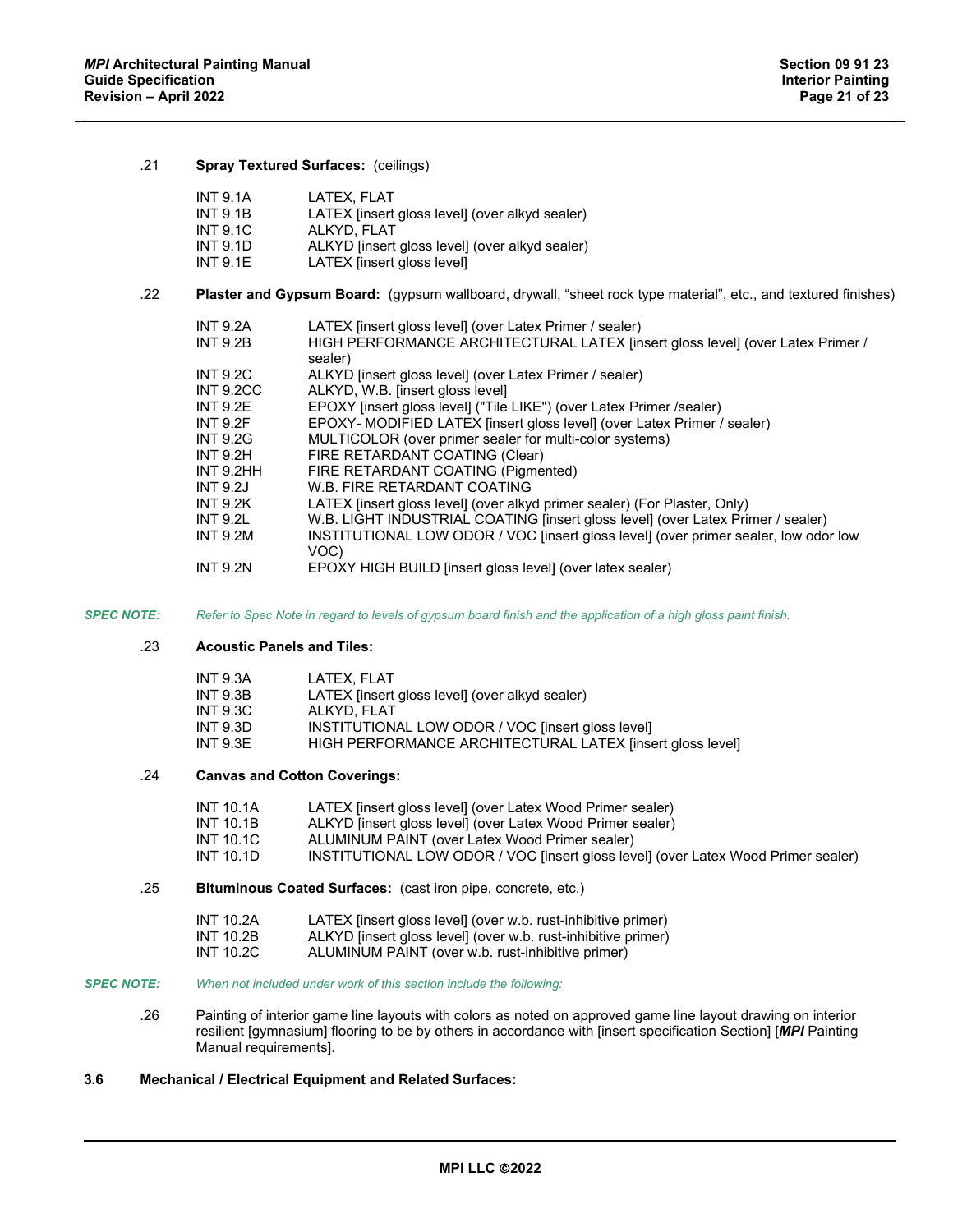| <b>SPEC NOTE:</b> | Co-ordinate painting of mechanical and electrical equipment, piping, conduit, system Identification with appropriate Mechanical<br>and Electrical specification sections. |
|-------------------|---------------------------------------------------------------------------------------------------------------------------------------------------------------------------|
|                   | Unless otherwise specified or noted inaint all "unfinished" conduits, nining hangers, ductwork and other                                                                  |

- noted, paint all "unfinished" conduits, piping, hanger mechanical and electrical equipment with color and texture to match adjacent surfaces, in the following areas:
	- .a where exposed-to-view in all interior areas.
	- .b in all interior high humidity interior areas.
	- .c in all boiler room, mechanical and electrical rooms.
- .2 In unfinished areas leave exposed conduits, piping, hangers, ductwork, and other mechanical and electrical equipment in original finish and touch up scratches and marks.
- .3 Touch up scratches and marks on factory painted finishes and equipment with paint as supplied by manufacturer of equipment.
- .4 Do not paint over nameplates.
- .5 Paint the inside of all ductworks where visible behind louvers, grilles and diffusers for a minimum of 460 mm (18") or beyond sight line, whichever is greater, with primer and one coat of matt black (non-reflecting) paint.
- .6 Paint the inside of light valances gloss white.
- .7 Paint disconnect switches for fire alarm system and exit light systems in red enamel.
- .8 Paint [red] or band all fire protection piping and sprinkler lines in accordance with mechanical specification requirements. Keep sprinkler heads free of paint.
- .9 Paint [yellow] or band all-natural gas piping in accordance with mechanical specification requirements.
- .10 Backprime and paint face and edges of plywood service panels for telephone and electrical equipment before installation [gray, semi-gloss] [to match adjacent wall surface]. Leave equipment in original finish except for touch-up as required, and paint conduits, mounting accessories and other unfinished items.

# **3.7 Field Quality Control / Standard of Acceptance:**

- .1 All surfaces, preparation and paint applications shall be inspected.
- .2 Painted interior surfaces shall be considered to lack uniformity and soundness if any of the following defects are apparent to the Inspector/Paint Inspection Agency inspector:
	- .a brush / roller marks, streaks, laps, runs, sags, drips, heavy stippling, hiding or shadowing by inefficient application methods, skipped or missed areas, and foreign materials in paint coatings.
	- .b evidence of poor coverage at rivet heads, plate edges, lap joints, crevices, pockets, corners and reentrant angles.
	- .c damage due to touching before paint is sufficiently dry or any other contributory cause.
	- .d damage due to application on moist surfaces or caused by inadequate protection from the weather.
	- .e damage and/or contamination of paint due to blown contaminants (dust, spray paint, etc.).
- .3 Painted surfaces shall be considered unacceptable if any of the following are evident under final lighting source (including daylight) for interior surfaces:
	- .a visible defects are evident on vertical surfaces when viewed at normal viewing angles from a distance of not less than 1000 mm (39").
	- .b visible defects are evident on horizontal surfaces when viewed at normal viewing angles from a distance of not less than 1000 mm (39").
	- .c visible defects are evident on ceiling, soffit and other overhead surfaces when viewed at normal viewing angles.
	- .d when the final coat on any surface exhibits a lack of uniformity of color, sheen, texture, and hiding